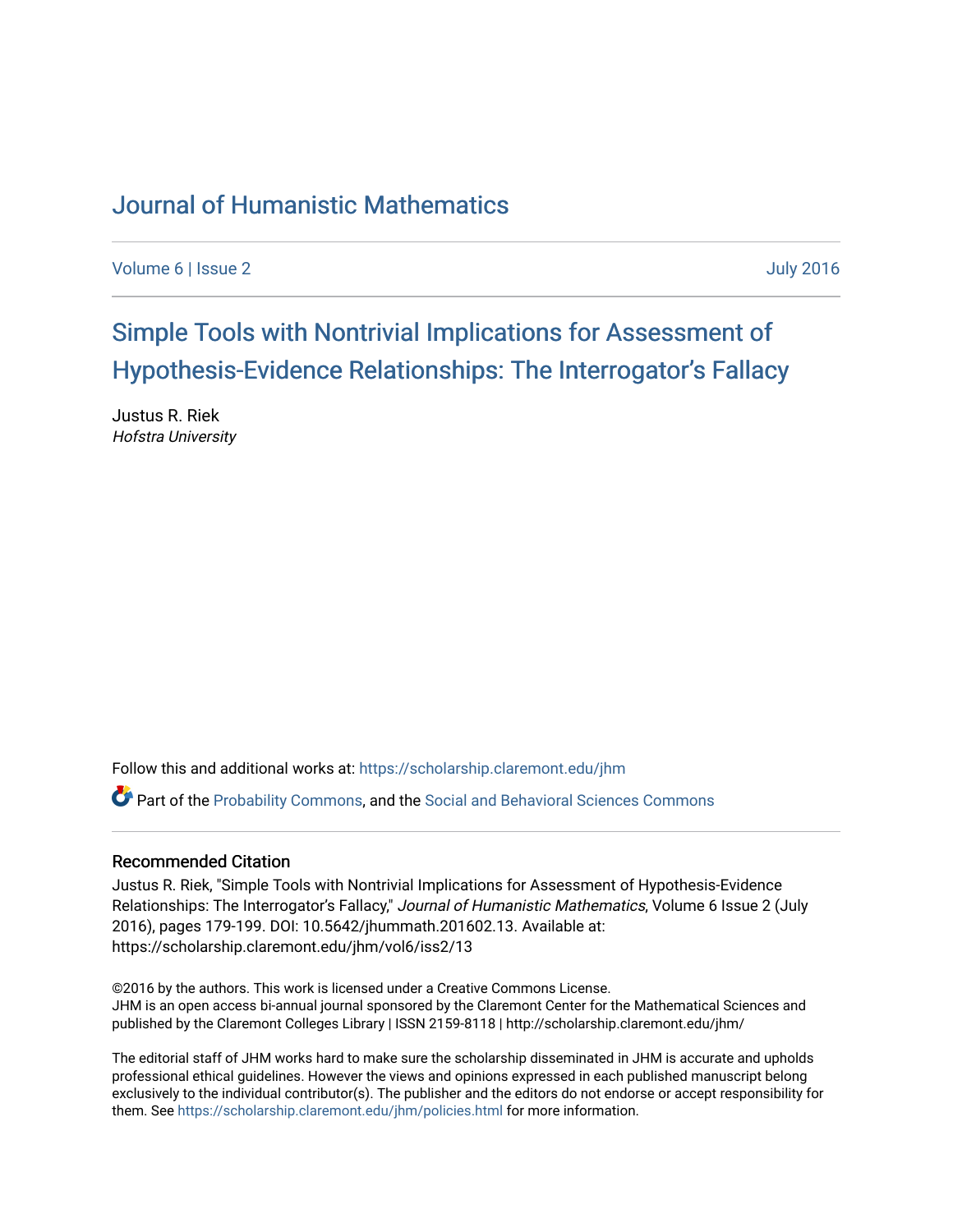## Simple Tools with Nontrivial Implications for Assessment of Hypothesis-Evidence Relationships: The Interrogator's Fallacy

## Cover Page Footnote

The author wishes to acknowledge the assistance of Mark V. McEvoy (Hofstra University Philosophy Department) for helpful discussions during the early, formative stages of this paper.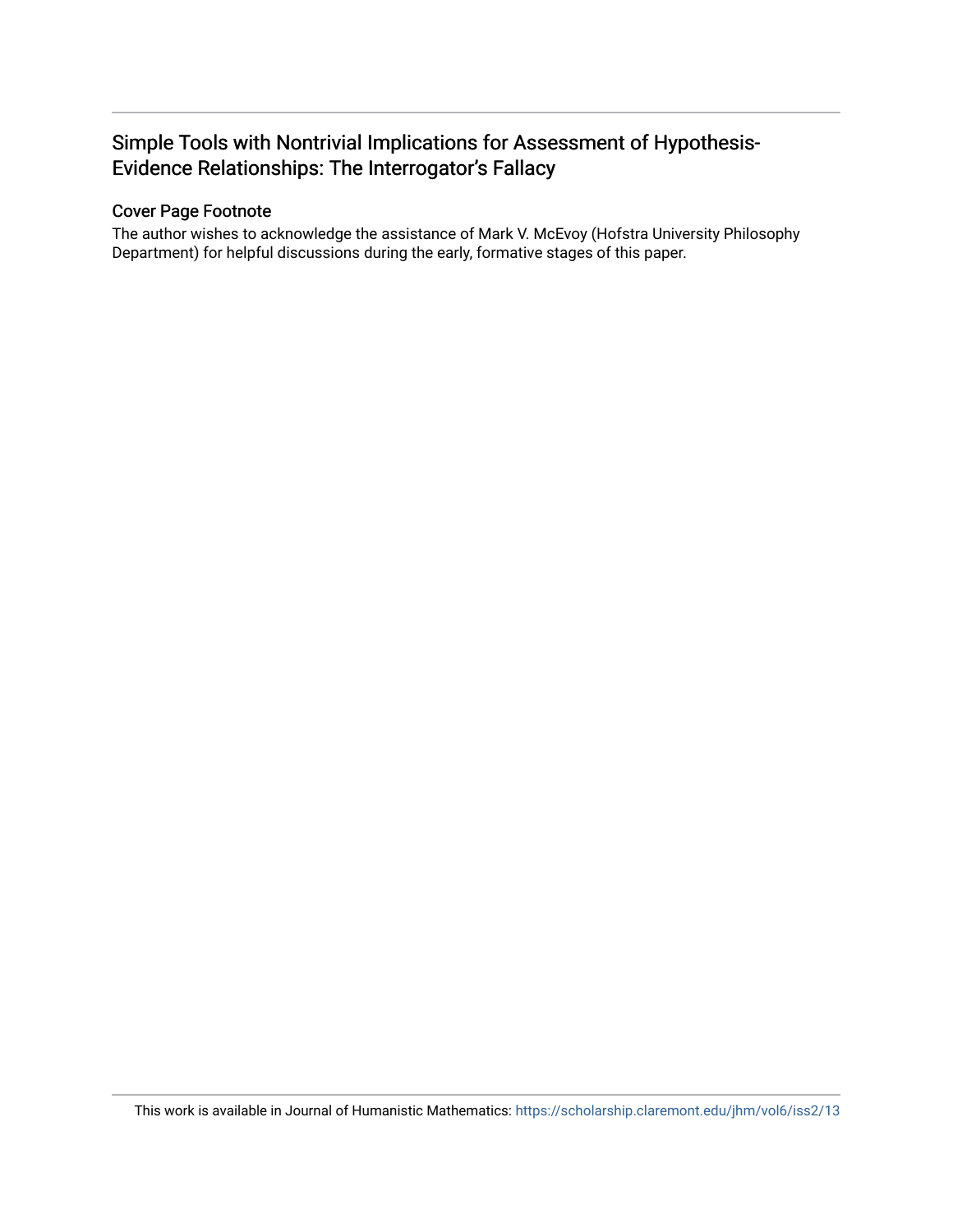# Simple Tools with Nontrivial Implications for Assessment of Hypothesis-Evidence Relationships: The Interrogator's Fallacy

Justus R. Riek

Department of Computer Science, Hofstra University, New York, USA jriek@optonline.net

#### Abstract

This paper takes a mathematical analysis technique derived from the Interrogator's Fallacy (in a legal context), expands upon it to identify a set of three interrelated probabilistic tools with wide applicability, and demonstrates their ability to assess hypothesis-evidence relationships associated with important problems.

### 1. Introduction

During the past 50 years, it has been well documented that humans suffer from a variety of cognitive biases. Kahneman and Tversky are generally credited with early ground-breaking research in this area [\[11\]](#page-22-0), resulting in the award of a Nobel Prize in 2002. Although some of their conclusions (e.g., concerning base-rate neglect) have not gone unchallenged [\[8\]](#page-22-1), it is today generally acknowledged that the human mind is susceptible to systematic cognitive errors. In response, the study of methods to improve information assessment and reasoning strategies has endeavored to mitigate these errors. An area that has received particular attention involves the issue of overconfidence in one's beliefs. Among the strategies which have evolved to address the problem of overconfidence is one referred to as *consider-the-opposite* [\[1,](#page-21-0) page 146]. This paper investigates the situation in which an individual is confronted with a solitary hypothesis  $(h)$  and wishes to evaluate the effect that a piece of evidence  $(e)$  may have on the probability of h being viewed as true, namely  $p(h|e)$ .

[Journal of Humanistic Mathematics](http://scholarship.claremont.edu/jhm/) Vol 6, No 2, July 2016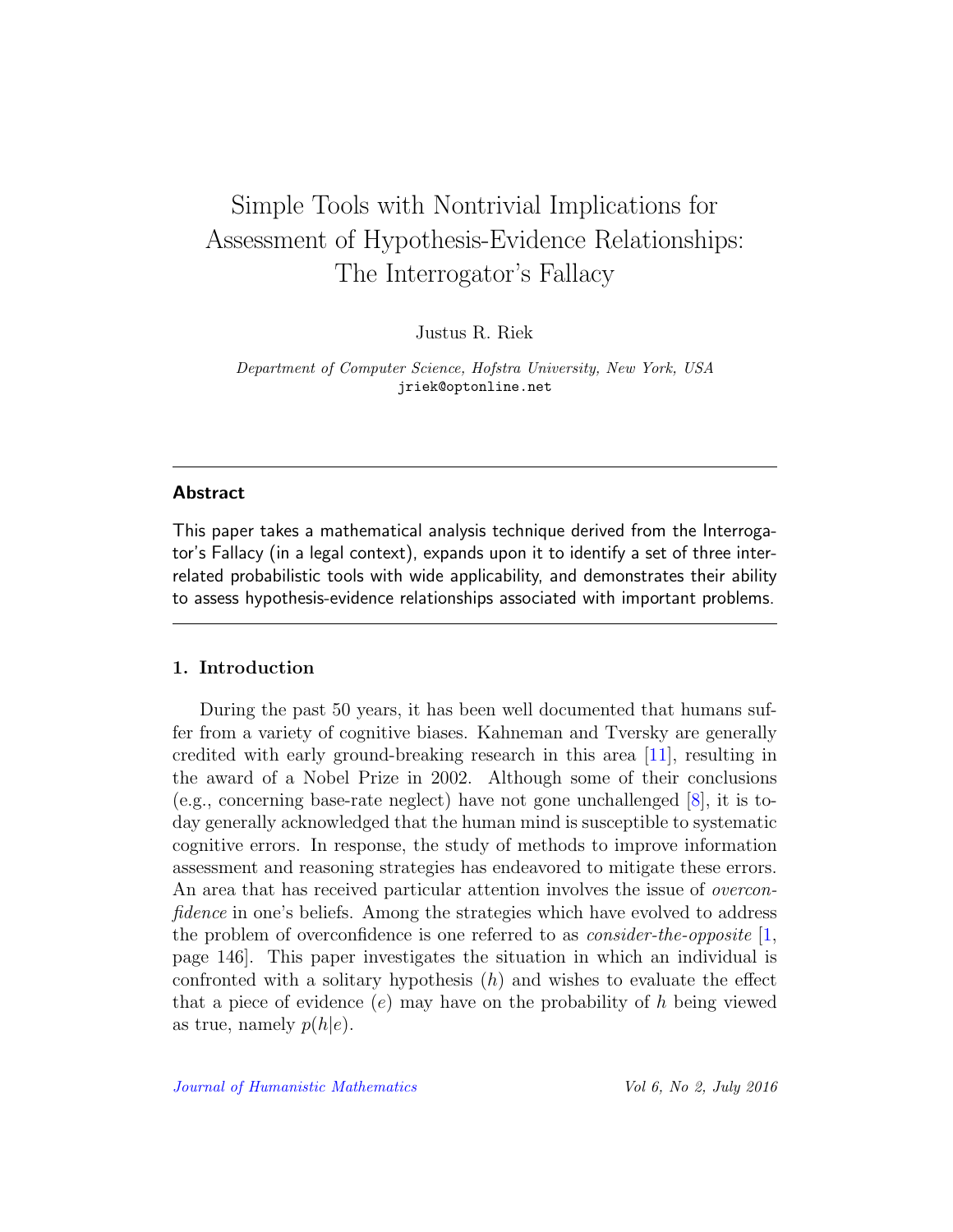This paper's principal focus is on a set of simple tools with wide-ranging application which can be used to evaluate such conditional statements. The following sections will provide: (1) a brief discussion of the overconfidence issue and the benefit of considering a conflicting hypothesis, (2) an overview of the Interrogator's Fallacy from which the probabilistic tools are derived, (3) a generalization of the tools' range of applicability, and (4) practical examples to demonstrate their usefulness. The reader will see, in the practical application of these tools, that they can be collectively viewed as a concrete, formula-based approach within the family of consider-the-opposite strategies. Their advantage is that they are simple and explicit. Rather than a descriptive, subjective process (e.g., consider-the-opposite, Inference to the Best Explanation), these tools depend upon the use of a simple formula: a mathematical relation involving two conditional probability statements in which either (1) the relation holds or (2) it does not. In the material that follows, the tools will be shown to constitute an explicit, formula-based contribution to improved information assessment and decision making.

This material involves two distinct but related background issues: (1) purely formal results derived from mathematical probability as axiomatized by Kolomorgorov [\[13\]](#page-22-2) and (2) the interpretation of these results. Generally speaking, there is agreement concerning the validity of the mathematical derivation of probability formulas and relations. However, with regard to interpretation of probabilities, opinions differ, and this paper will concentrate on two: (1) the classical interpretation of probability as a ratio between favorable-cases and all-possible-cases as standardized by Laplace [\[14\]](#page-22-3) and (2) probabilities as subjective degrees of belief, an approach stimulated by the early work of Borel [\[2\]](#page-21-1), Ramsey [\[17\]](#page-22-4) and de Finetti [\[7\]](#page-21-2). It is well known that a duality exists between (1) the laws of probability based on a settheoretic approach and (2) the calculus of belief as applied to sentences within a language  $[10, \text{ pages } 14-15]$  $[10, \text{ pages } 14-15]$ .

#### 2. The Importance of the Negation of a Hypothesis

People adhering to a hypothesis (or dearly held belief) seem often to be guilty of overconfidence in the correctness of their beliefs. This is a topic that continues to receive much attention, comprising, for example, all of Part III (titled "Overconfidence") in Kahneman's recent book [\[12,](#page-22-6) pages 199–265]. It has been suggested by researchers that at least one cause of this behavior is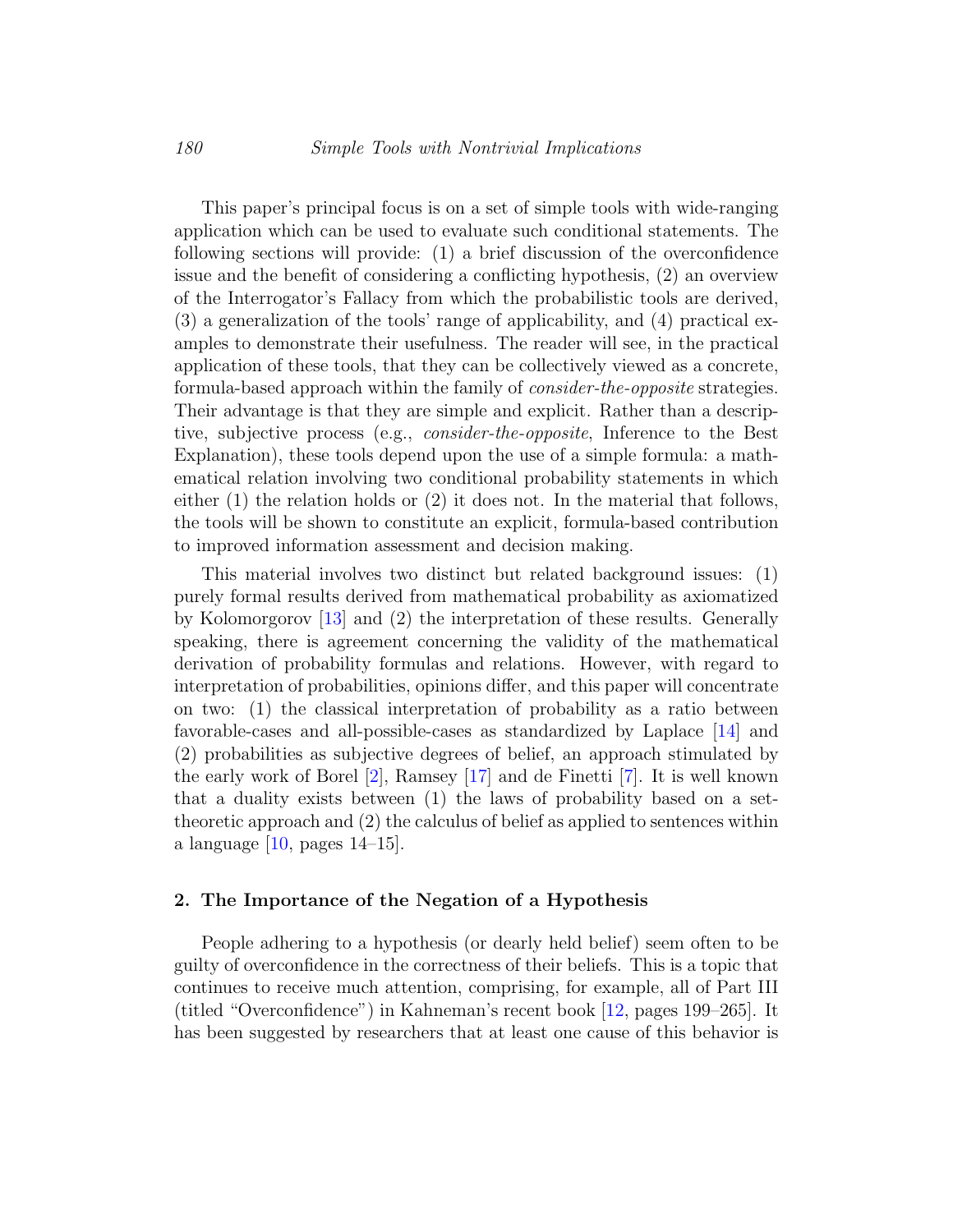the failure to seriously consider and confront alternative hypotheses, especially alternative and conflicting hypotheses. For example, Robyn Dawes, in his highly acclaimed book, provides an extended discussion of three historically significant examples [\[4,](#page-21-3) Chapter 11 titled "Giving Up," pages 230-253] in which people maintained (i.e., failed to "give up") unwarranted beliefs held over long periods of time while failing to attend to substantial, well publicized, disconfirming evidence. The three examples involve: (1) a failure of military intelligence, (2) use of the Rorschach inkblot test and (3) graphology (handwriting analysis). In the process of evaluating what went wrong in each of the situations, Dawes notes that an important and common characteristic within this group of examples is the lack of an alternative hypothesis. He concludes that what is needed to combat such lapses in the rational evaluation of beliefs is something to contrast with the dearly held belief: a conflicting hypothesis. Fortunately, if one is working with a hypothesis,  $h$ , then an immediately available *conflicting* hypothesis is simply its negation,  $\neg h$ . The tools discussed below explicitly force one to confront and evaluate  $\neg h$ .

#### 3. The Interrogator's Fallacy

This section initiates the discussion of what will ultimately be seen to be a set of three related tools that may be productively applied to evaluate a hypothesis-evidence relationship. Each of the tools forces a comparative evaluation involving the negation of the original hypothesis. The discussion starts with the introduction of a paper by Matthews called "The interrogator's fallacy" [\[15\]](#page-22-7). The analysis technique used by Matthews, in a legal setting, will be used as a model to develop the above mentioned set of tools. The reader will see that we are more interested in the analysis technique used in [\[15\]](#page-22-7) than we are in the fallacy itself.

The following discussion deals with the use of a confession in conjunction with the evaluation of the guilt or innocence of an individual accused of a crime. In times past, it is to be noted that many cultures and civilizations have viewed the confession as a powerful piece of evidence, even to the point of requiring no corroborating evidence [\[15,](#page-22-7) page 3]. Over time this attitude has softened. For example, extracting a confession under duress is now inadmissible. But it is nevertheless true that the legal system of today remains generally convinced of the value of confessional evidence [\[15,](#page-22-7) page 3]. Con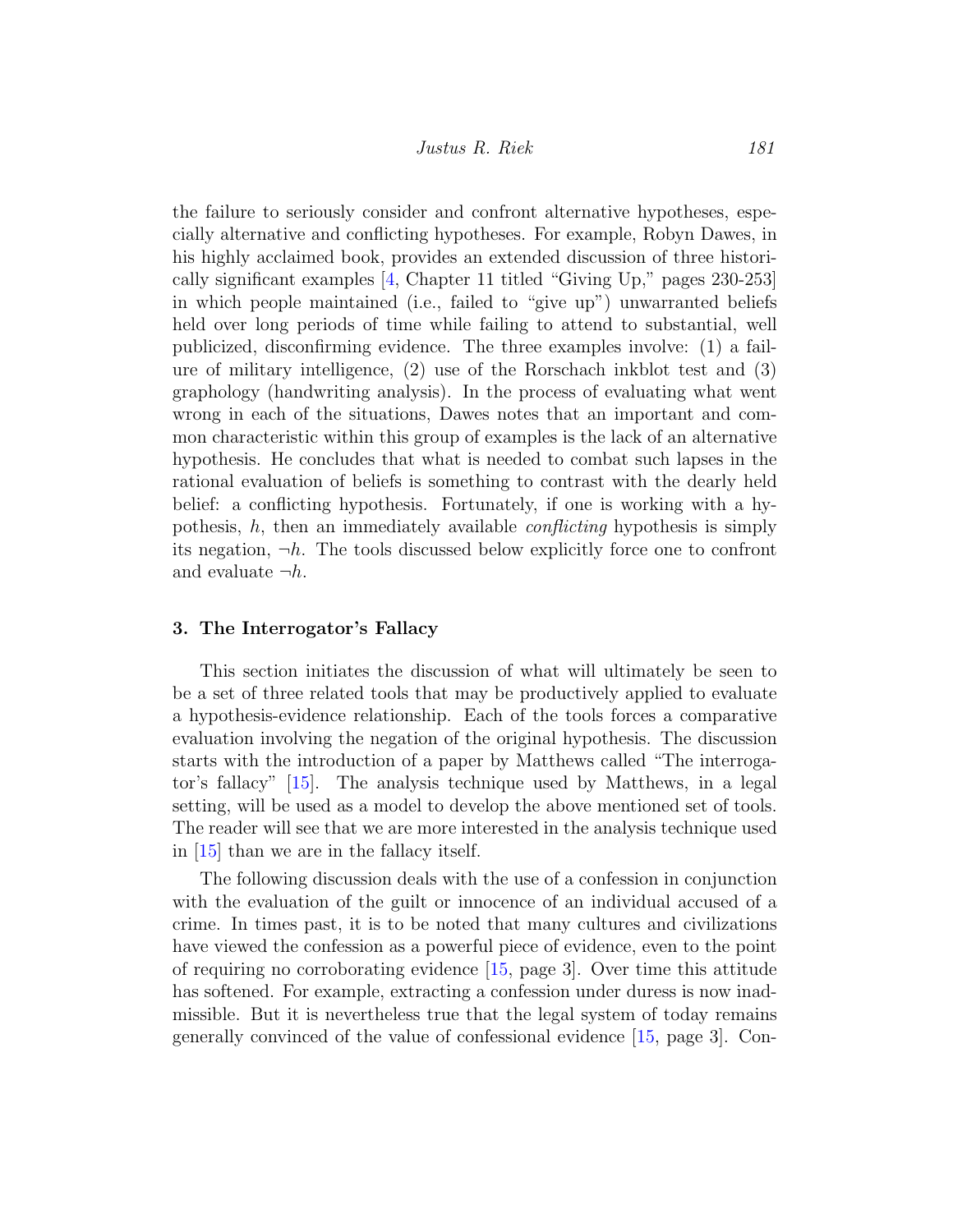fessions continue to play a role in a significant number of legal cases. So now following the Matthewsf paper and its Bayesian approach, consider the situation in which a crime has been committed, evidence has been gathered by the police prior to any interrogation, and a person is accused of the crime. Let  $p(G)$  be the prior probability of the guilt of the accused based on the evidence gathered, where  $G$  is the event that the person is guilty. Suppose that, subsequently, the accused person confesses to the crime. Let  $p(G|C)$ be the posterior probability of guilt, where  $C$  is the event that the person has confessed. Now, if the confession is to increase the probability of the person's guilt, then it must be true that

<span id="page-5-0"></span>
$$
p(G|C) > p(G). \tag{3.1}
$$

However, using straightforward manipulations of simple conditional probabilities, Matthews proves the following: If one wishes to assert that  $p(G|C)$  $p(G)$ , then it necessarily follows that

<span id="page-5-1"></span>
$$
p(C|\neg G) < p(C|G). \tag{3.2}
$$

In other words, it is a *necessary* consequence of Equation  $(3.1)$  that it must be more probable that a guilty person will confess than that a notguilty,  $\neg G$  (innocent), person will confess, all under the same conditions. The mere existence of a confession does not automatically guarantee increased probability of guilt.

The Interrogator's Fallacy sheds light on why, and under what circumstances, a confession may constitute evidence of questionable value. Before continuing with our generalization of the above inequalities, let me stop for a moment to explain why. Briefly, psychological research has identified certain personality traits (e.g., interrogative suggestibility and compliance) which affect how individuals behave during a police interrogation. Simply put, individuals who are highly suggestive and compliant may exhibit, among other things, a lack of assertiveness and a tendency to show obedience to authority [\[15,](#page-22-7) page 4]. Matthews provides a more detailed explanation of situations (especially involving cases of terrorism) in which the inequality of [\(3.2\)](#page-5-1) above is actually reversed. Matthews notes that the final effect is that the confession by an innocent party may (surprisingly) constitute a disconfirming piece of evidence which reduces the probably of guilt, and he names the phenomenon the Interrogator's Fallacy.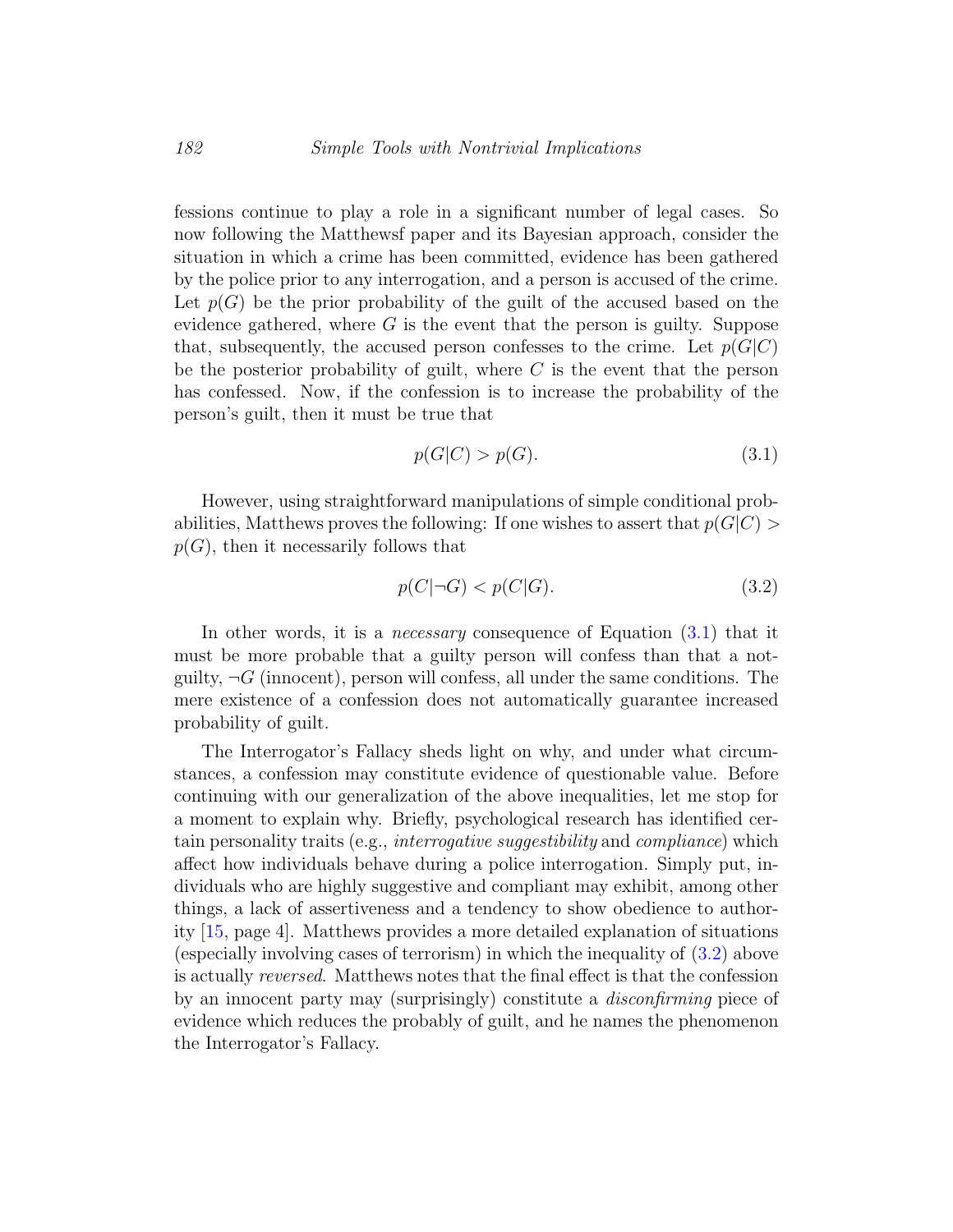Note well: Use of the tools described in this paper may depend on the ability of a person to perform relative probability assessments. Ask people to estimate the numerical probabilities (on a ratio scale) of both an automobile accident,  $p(\text{auto accident})$  and an airplane accident,  $p(\text{airplane accident})$ , and they will invariably give answers which are not only incorrect, but also highly variable. However, ask people to judge the relative magnitudes of the two probabilities (on an ordinal scale) and most will answer that  $p(\text{auto accident}) > p(\text{airplane accident})$ . They would be correct. In fact, many people will go even further and state that the probability of an auto accident is much greater than an airplane accident. Generally, people's answers to relative-magnitude questions will be more accurate than numerical probability estimates.

In this paper, the importance of the Interrogator's Fallacy is related only little to its legal implications. The justice system of today generally recognizes the possibility that a confession may be unreliable and that additional evidence should be required in order to prosecute. Happily, the work by Matthews provides scientific support for this recognition since it offers a formal, mathematical justification for the skepticism. However, of equal importance is the recognition that what Matthews did, analytically in a legal setting, can be used in other application domains to provide insight by restructuring problems. In addition, the Matthews result generalizes directly to a set of three simple formulas (the "tool set") with widespread application. The next section is concerned with generalizing the applicable range of Matthews' result.

#### <span id="page-6-0"></span>4. Expanding the Useful Range of Matthews' Result

It turns out that the necessary condition [\(3.2\)](#page-5-1) given above by Matthews is also *sufficient*. This means that  $(3.1)$  is logically equivalent to  $(3.2)$ . As such, the legal result by Matthews represents an instantiation of the first item in the following set of three historically standard definitions of Bayesian hypothesis confirmation pertaining to (1) confirming evidence, (2) disconfirming evidence and (3) neutral (independent) evidence [\[10,](#page-22-5) page 92]. For ease of reference, the three definitions are stated below (LHS) together with their derived equivalencies (RHS).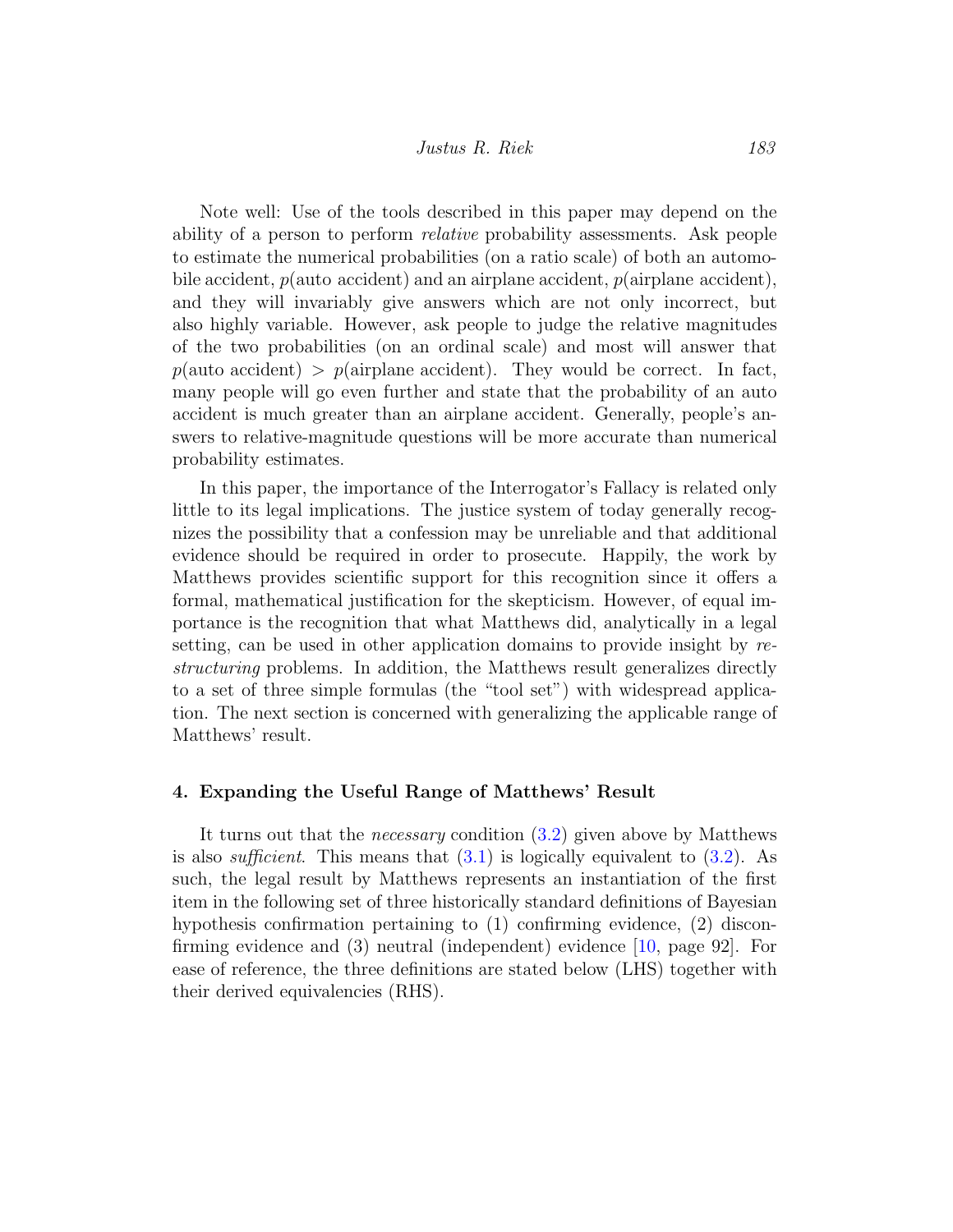• Confirming evidence:

<span id="page-7-2"></span><span id="page-7-0"></span>
$$
p(h|e) > p(h) \text{ iff } p(e|\neg h) < p(e|h) \tag{4.1}
$$

• Disconfirming evidence:

<span id="page-7-1"></span>
$$
p(h|e) < p(h) \text{ iff } p(e|\neg h) > p(e|h) \tag{4.2}
$$

• Neutral evidence:

$$
p(h|e) = p(h) \text{ iff } p(e|\neg h) = p(e|h) \tag{4.3}
$$

The following provides a brief proof of  $(4.1)$  as an indication of how the other two equivalent formulations are derived:

(Necessary) First note that it is possible to represent  $p(h|e)$  in the following manner [\[10,](#page-22-5) page 21]:

$$
p(h|e) = p(h)/[p(h) + [p(e|\neg h)/p(e|h)]p(\neg h)].
$$

To insure that the conditional probabilities are well-defined, assume that each of  $p(e)$ ,  $p(h)$  and  $p(\neg h)$  is non-zero. The inequality  $p(h|e) > p(h)$  in [\(4.1\)](#page-7-0) is then equal to the following inequality

$$
p(h)/[p(h) + [p(e|\neg h)/p(e|h)]p(\neg h)] > p(h).
$$

Solving for the quantity  $[p(e|\neg h)/p(e|h)]$  gives

$$
1 > [p(e|\neg h)/p(e|h)],
$$

which implies

$$
p(e|h) > p(e|\neg h).
$$

(Sufficient) Starting with the necessary condition, it is a simple matter to reverse the above steps.

I wish to emphasize three important points:

1. The domain of application for these three equivalency formulations is wide indeed. In theory, they can be applied to test any hypothesisevidence relationship whose equivalent formulation is well defined. However, there is even more to say regarding this claimed domain of applicability. In some cases, the tools can be applied to a problem not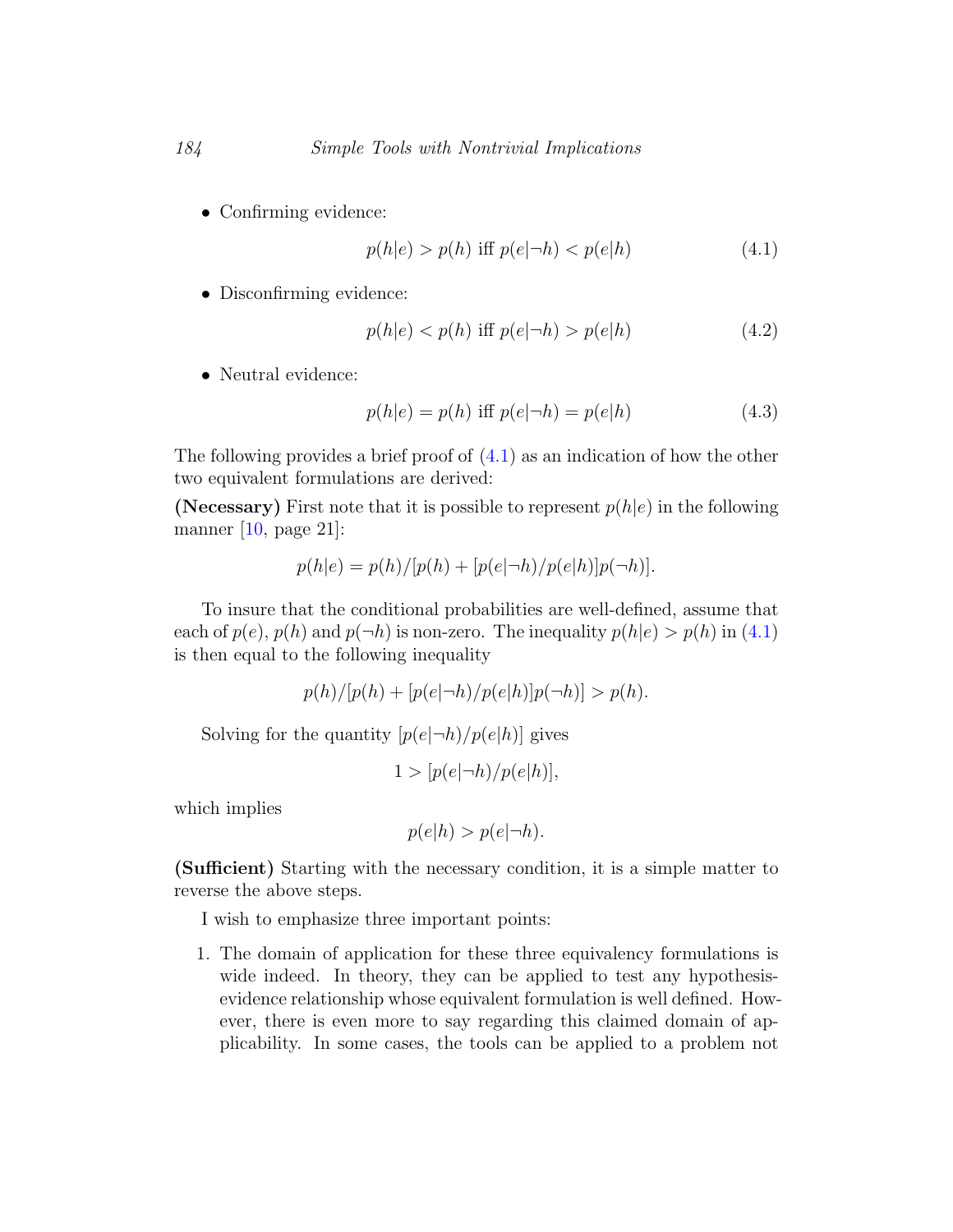obviously presented in the form of a solitary hypothesis-evidence relationship (see Section [5.3\)](#page-13-0). It may be possible to take the problem and recast it in the form of a hypothesis. Next it may be possible to identify a piece of evidence and then use the formulas to evaluate the manufactured hypothesis-evidence relationship. The point to be emphasized is that the tools may be even more widely applicable than initially appreciated.

- 2. As mentioned above, the Matthews result reminds us of a time-honored conceptual approach for reasoning about a problem: it reframes the problem. That is, it takes an initial problem such as [\(3.1\)](#page-5-0) above, and transforms it into an apparently different problem, such as [\(3.2\)](#page-5-1) above, while introducing the additional component  $\neg h$ . The original problem is transformed into a new and different view of what turns out to be logically equivalent to the original. As is well known, viewing things from a different perspective frequently produces insight. For example, in Matthews' legal example, many (most?) people would be prepared to accept the truth of [\(3.1\)](#page-5-0) without reservation, until they are exposed to the necessary consequence  $(3.2)$ . This may lead them to reason more deeply (thoughtfully) and recognize the possibility that the inequality in [\(3.2\)](#page-5-1) may not hold in all cases. The three formulas given above may be viewed as concrete, Bayesian, reason-guiding tools.
- 3. Finally, as will be demonstrated below, there is value to be gained by forcing an explicit consideration of  $\neg h$  into the discussion. Simply making the effort to logically negate a statement-of-hypothesis may create important insight (see Section [5.1\)](#page-9-0). Furthermore, attending to  $\neg h$  is not only useful but actually mandatory. If one accepts the definitions of Bayesian hypothesis confirmation, then the equivalencies to the right of iff would seem to require an analysis involving  $\neg h$ . Perhaps surprisingly, it will be shown below that researchers and decision makers often ignore  $\neg h$ , as well as the need to gather the information (evidence) required for its valuation. It will become clear that ignoring  $\neg h$  can lead to very bad consequences.

#### 5. Examples and Applications

In the discussion that follows, I refer to the above three formulas as the "tool set." By that I mean not only the three definitions of Bayesian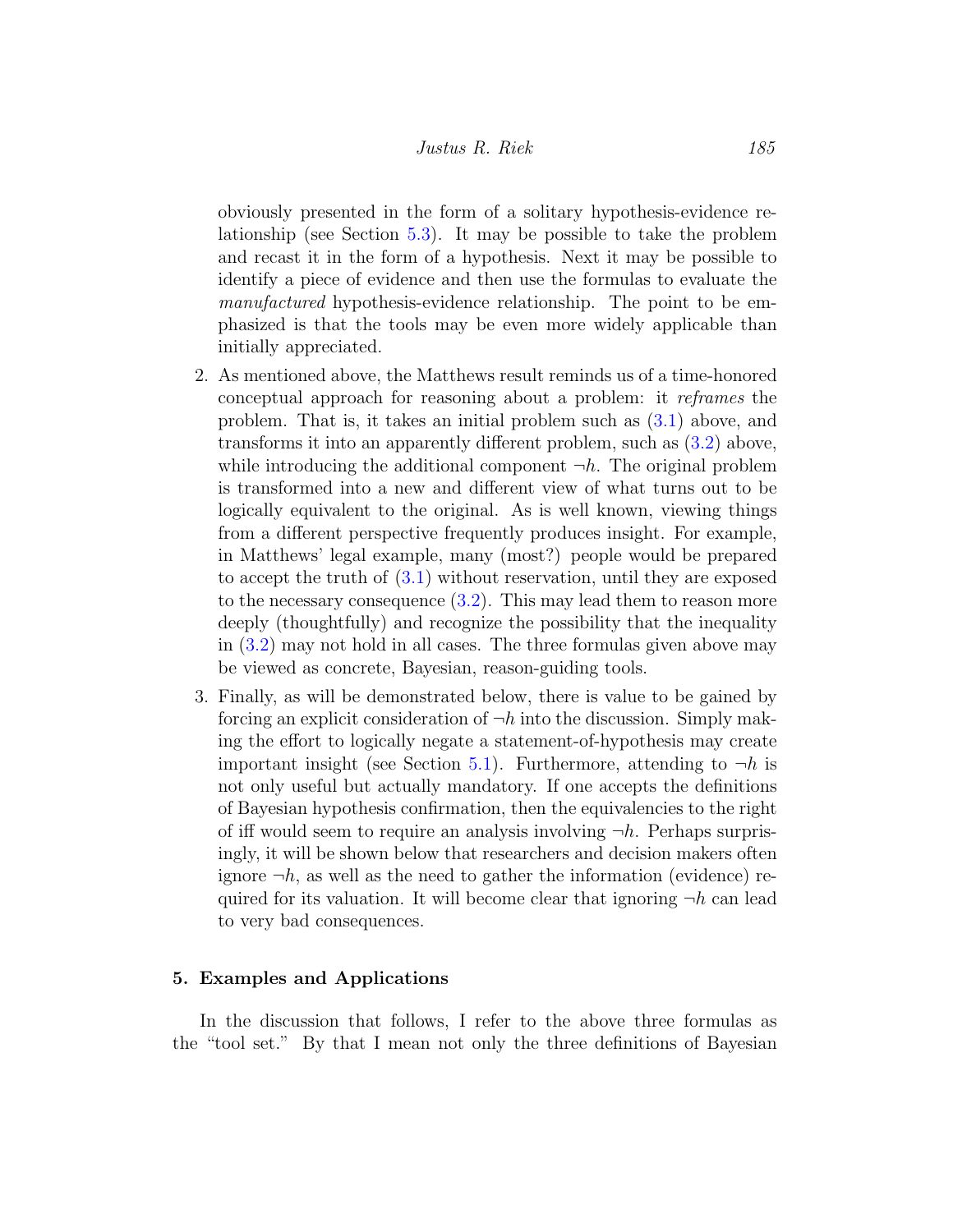confirmation together with their corresponding equivalent formulations, but also the closely related admonition (i.e., operational philosophy) to considerthe-opposite:  $\neg h$ . The importance of the tool set will be demonstrated by its ability to guide the analysis/solution of a variety of difficult and important problems. The solution process may not always be the most direct and will sometimes border on the inelegant. However, the tools do seem to constitute a comprehensive, single-source capable of guiding the reasoning process in solving problems that have confused and even baffled people over the years. The tools may be simple, but they work.

#### <span id="page-9-0"></span>5.1. The Wason four card problem

The four card problem is easy to state and yet difficult for most people to solve [\[19,](#page-22-8) pages 273–281]. Conceptually, it may be viewed as a psychology experiment involving a participant seated at a table on which four cards have been placed. The four cards are showing A, B, 2 and 3 respectively. The participant is told that each of the cards has a letter on one side and a number on the other side. The experiment coordinator then makes the following assertion: "All cards with a vowel on one side have an even number on the other side of the card." The participant is asked which cards should be turned over in order to test the validity of the assertion.

Over the past 45 years, this experiment (and variations on it) has been repeated thousands of times, both (1) formally, in rigorously conducted experiments to investigate the dynamics of why people answer the way they do, and (2) informally with groups of students in psychology, logic, and critical thinking classes. The results are consistent over time. In the version of the experiment described above, the great majority of participants (approximately 80%–90%) do not arrive at the correct solution. For example, Dawes, himself a mathematical psychologist, informally administered the problem to five colleagues who were also highly regarded (unnamed) PhD mathematical psychologists. Only one of the five solved the problem correctly [\[3,](#page-21-4) page 126].

While a great deal of research and commentary has been generated in a search for an answer to the question of why so many people do not arrive at the correct solution, I have a different goal in this section. I choose not to become embroiled in the discussion of "why?", but will instead concentrate on one particular method (among several possible) to solve the problem correctly utilizing the operational philosophy of the tool set; we will consider–the– opposite by explicitly negating the statement of hypothesis.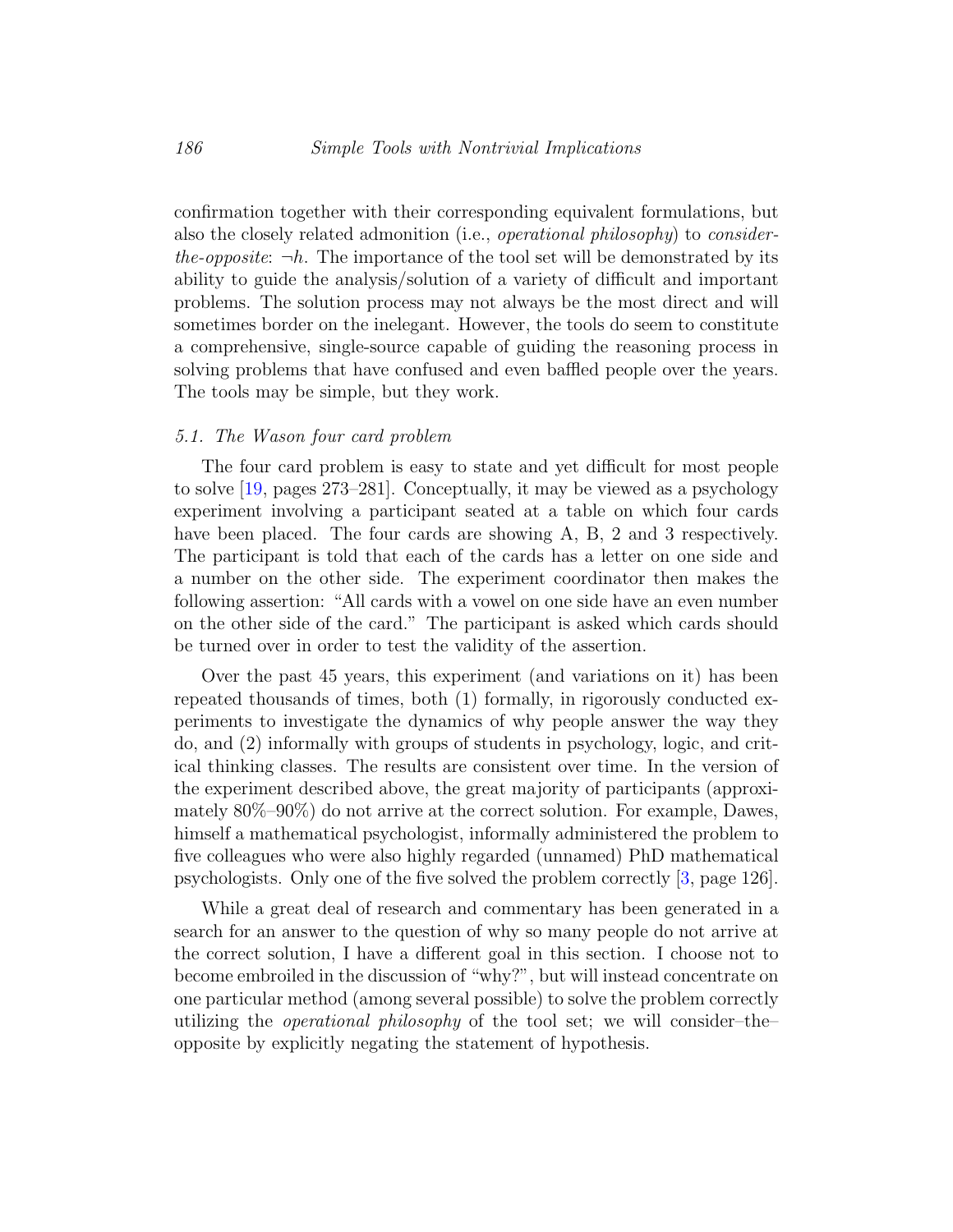The assertion by the experiment coordinator can be recast as an if-then hypothesis statement h: "If a card has a vowel on the letter-side  $(p)$ , then the card has an even number on the number-side  $(q)$ " which is merely  $p \to q$ , and which is equivalent to  $\neg p \lor q$ . We next form the negation of the hypothesis to see what it may reveal:  $\neg h = p \land \neg q$ . This negated hypothesis is easily translated back into English as: "vowel on letter-side of card and odd number on number-side of card." Given the choices available among the four cards, the answer suddenly becomes clear without any further effort; turn over the cards marked with a vowel (A) and an odd number (3). Merely translating h into  $\neg h$  provides the insight necessary to solve the problem. The solution is simple, but it eludes most of the people who attempt the problem.

#### 5.2. The NASA space shuttle Challenger disaster

This example involves the United States space agency (NASA) and the space shuttle *Challenger* disaster of 1986. Following a high-level summary discussion by Dawes, recall NASA's worry involving the possibility of malfunctions associated with O-rings during cold temperature operations [\[6,](#page-21-5) pages 8–9. In preparation for the launch, concern over the issue of low pregard  $\sigma$  of the metallicity for the launch, concern over the issue of low air temperatures led to a request for engineers to graph the temperatures at launch time for previous flights in which O-ring problems had occurred. Two figures are shown below; Figure [5.1](#page-10-0) and Figure [5.2](#page-11-0) [\[6,](#page-21-5) page 9]. 1 and Figure 5-2 [6, page 9]. retatures for to a request for engineers to graph the temperatures at

<span id="page-10-0"></span>

Figure 5.1: O-ring performance against temperature for problem launches

Figure [5.1](#page-10-0) plots temperatures vs. frequency of incidents (black dots) for launches in which problems had occurred. This is the graph that was requested.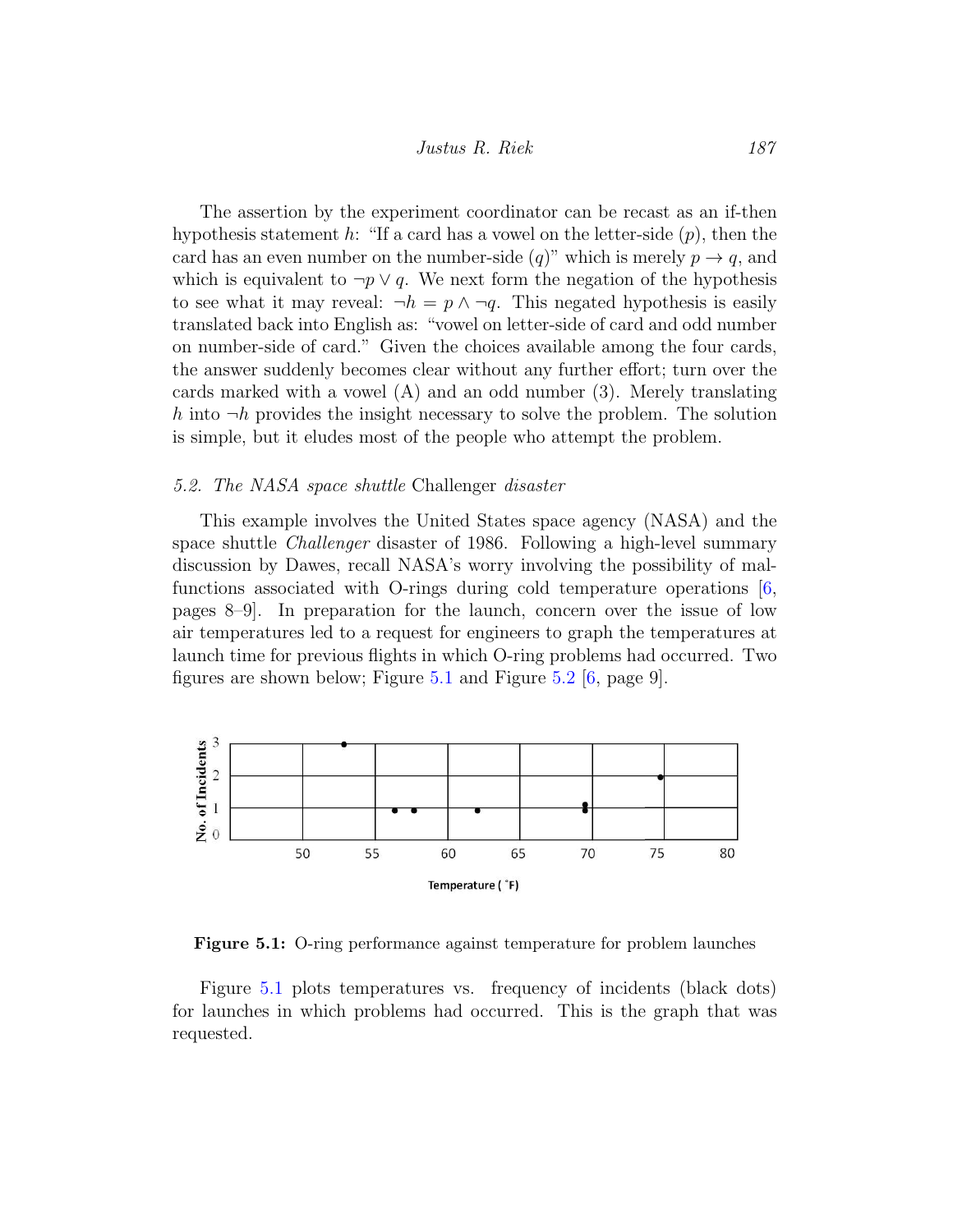<span id="page-11-0"></span>

Figure 5.2: O-ring performance against temperature for problem and no-problem launches

Figure [5.2](#page-11-0) also plots temperatures vs. incident frequency, but includes the additional launches in which no problems occurred. This is the graph that was not requested. Figure [5.1](#page-10-0) shows only problem launches, while Figure [5.2](#page-11-0) shows all launches. When viewing data in Figure [5.1](#page-10-0) for the 10 of the previous 24 launches in which incidents were recorded, there does not appear to be any particular relationship. A person looking at this plot might easily believe that frequency of incidents does not depend on temperature. However, when the 14 of the previous 24 launches in which there were no incidents are included (Figure [5.2\)](#page-11-0), there is a powerful incentive to believe that a relationship between incidents and temperature does truly exist. In spite of the small sample size, incident-free launches seem much more likely to take place above 65  $\degree$ F.

Imagine what might have happened if an analysis of the situation had taken place using one of the tools in Section [4.](#page-6-0) Someone looking only at Figure [5.1](#page-10-0) (which is the only plot that had been requested and created) and speculating that incident frequency is independent of temperature might proceed as follows. Let the set of launches be viewed as composed of two subsets: (1) launches with a non-zero incident frequency and (2) launches with a zero incident frequency. If one sets  $I$  to be the event that the launch has an incident, and  $T$  to be the event that the launch temperature ranges from 50 °F to 80 °F in  $(4.3)$  above, then under the belief that the frequency of incidents does not appear to be dependent on temperature, one might believe that

<span id="page-11-1"></span>
$$
p(I|T) = p(I). \tag{5.1}
$$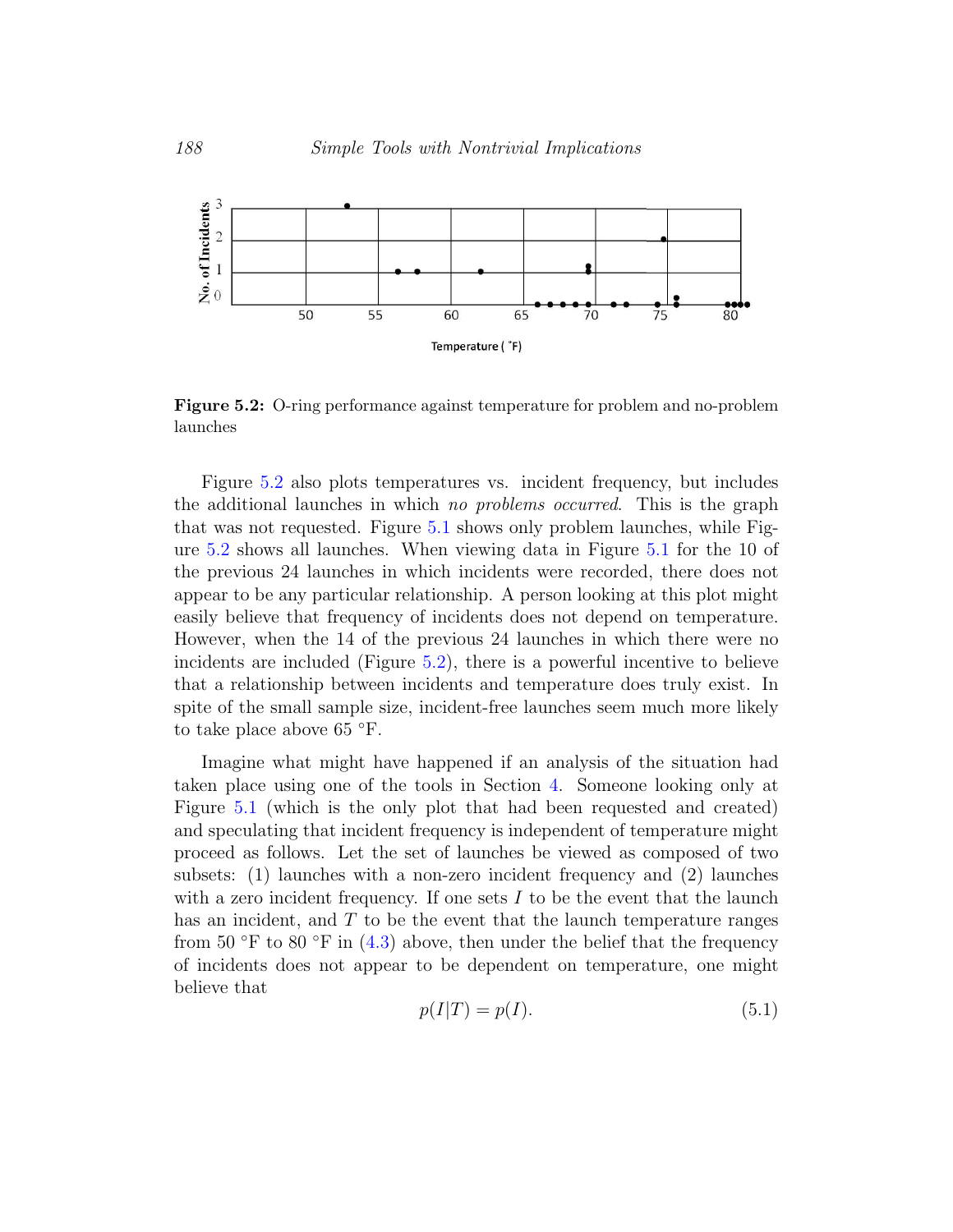If this equality is believed to be true, then its equivalent formulation using [\(4.3\)](#page-7-1) above must also be true:

<span id="page-12-0"></span>
$$
p(T|\neg I) = p(T|I). \tag{5.2}
$$

Given that the graph in Figure [5.2](#page-11-0) had not already been created, the need to verify the equality in [\(5.2\)](#page-12-0) would have led to the gathering/plotting of the necessary data (i.e., noting the temperatures for launches with zero incident frequency). Plotting the data for Figure [5.2](#page-11-0) would have cast serious doubt on the truth of [\(5.2\)](#page-12-0). The distribution of temperatures in the absence of incidents  $\neg I$  is substantially different from the distribution of temperatures in the presence of incidents I. If  $(5.2)$  does not hold, it follows that  $(5.1)$  does not hold. Incidents of O-ring problems at launch time are not independent of temperature. The use of a tool that sensitizes one to adopt a considerthe-opposite attitude and, further, encourages one to challenge an analysis that does not reflect insight into "what is the situation when incidents do not occur?" might have had a significant impact on the decision to launch. A disaster might have been averted. Note that the air temperature at the time of launch was 36 ◦F.

Dawes describes an analysis which fails to compare problem launches with problem-free launches as irrational  $[6, \text{pages } 8-11]$  $[6, \text{pages } 8-11]$ . He then goes on to label a conclusion based on such a flawed analysis as pseudodiagnostic. Other examples of pseudodiagnosticity identified by Dawes involve:

- 1. Investigations of problems in the United States at nuclear power plants in which great effort is made to find the cause of the particular problem in question  $(h)$ , without making the comparison to other situations and behaviors in which no problem occurred  $(\neg h)$ .
- 2. Failure in the U.S. to investigate safe airplane landings  $(\neg h)$  and compare them to a landing when an airplane crashes  $(h)$ . For example, the great emphasis placed on a detailed analysis of the crashed aircraft's cockpit flight recorder ("black box") does not provide any such comparison.
- 3. The tragic episode in the U.S. of Kip Kingel who killed his parents with a gun and went on a high school shooting spree in Springfield, Oregon in 1998. In the aftermath, analysis concentrated on Kip himself and his family life  $(h)$ , while ignoring any in-depth comparison of Kip to high school, adolescent peers who did not engage in violent behavior  $(\neg h)$ .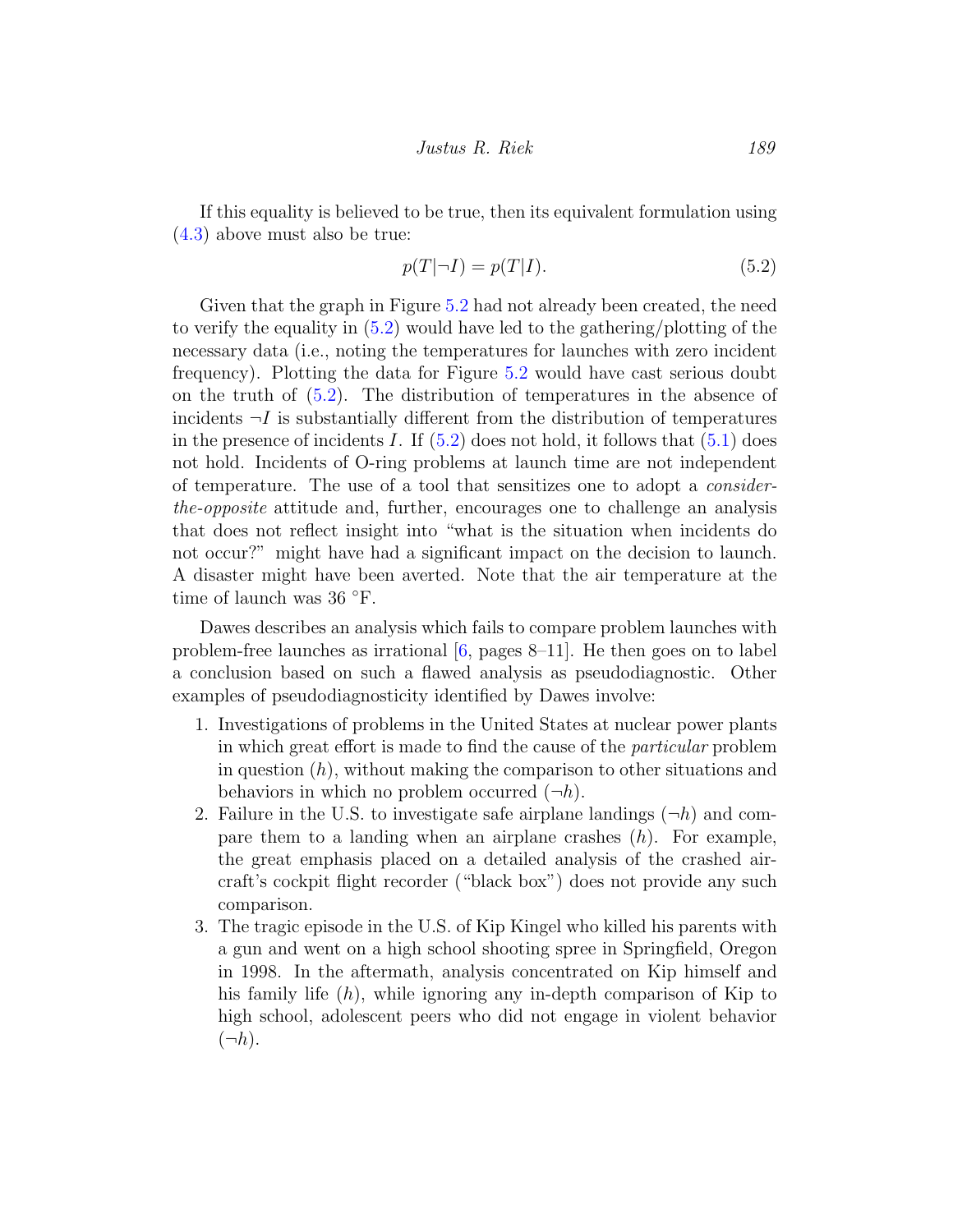There is more. The work of Russo and Schoemaker documents situations in which "people often ignore important feedback about their failures because feedback about successful decisions seems somehow more relevant" [\[18,](#page-22-9) pages 204–205]. Consider for example:

- 1. The product manager at a major U.S. consumer goods company who admitted that "Of the new products we decide to field test, only the successes are evaluated. We don't have time to determine why the other product ideas failed" [\[18,](#page-22-9) page 204]. Therefore, failures were not compared to successes.
- 2. A nonprofit U.S. social service agency, which, when trying to characterize what constituted a successful grant application, realized that the applications concerning unsuccessful grants (90% of the proposals written) had been destroyed. Only files for the winning applications had been retained. No comparison was possible.
- 3. A large U.S. bank, which, when it decided to study why so many of its loans to small/medium companies had "gone bad," restricted its analysis to the bad loans and failed to contrast them with the good loans.

The conclusion is clear. It is not uncommon for investigators of important problems to fail to explicitly address  $\neg h$  in a meaningful way. This failure will lead to a flawed or incomplete analysis of the situation. Furthermore, at the end of the analytical process, it is likely that any "answer" obtained is actually an answer to the wrong question. Tools utilizing easily applied formulas, which are reason-guiding and encourage investigators to consider the negations of their hypotheses, will help to improve the quality of decisions.

#### <span id="page-13-0"></span>5.3. A questionable claim regarding child sexual abusers

The purpose of this example is to demonstrate how the tools may be used to examine a claim made in the U.S. by some licensed PhD clinical psychologists regarding the treatment of child sexual abusers (pedophiles). The questionable claim is this: "If there is one thing we know about child abusers, it's that they never stop on their own without therapy" [\[5,](#page-21-6) page 126]. This quote is reported by Dawes who was himself once preparing to become a clinical psychologist but subsequently withdrew in his second year of clinical training to pursue research as a mathematical psychologist. Similar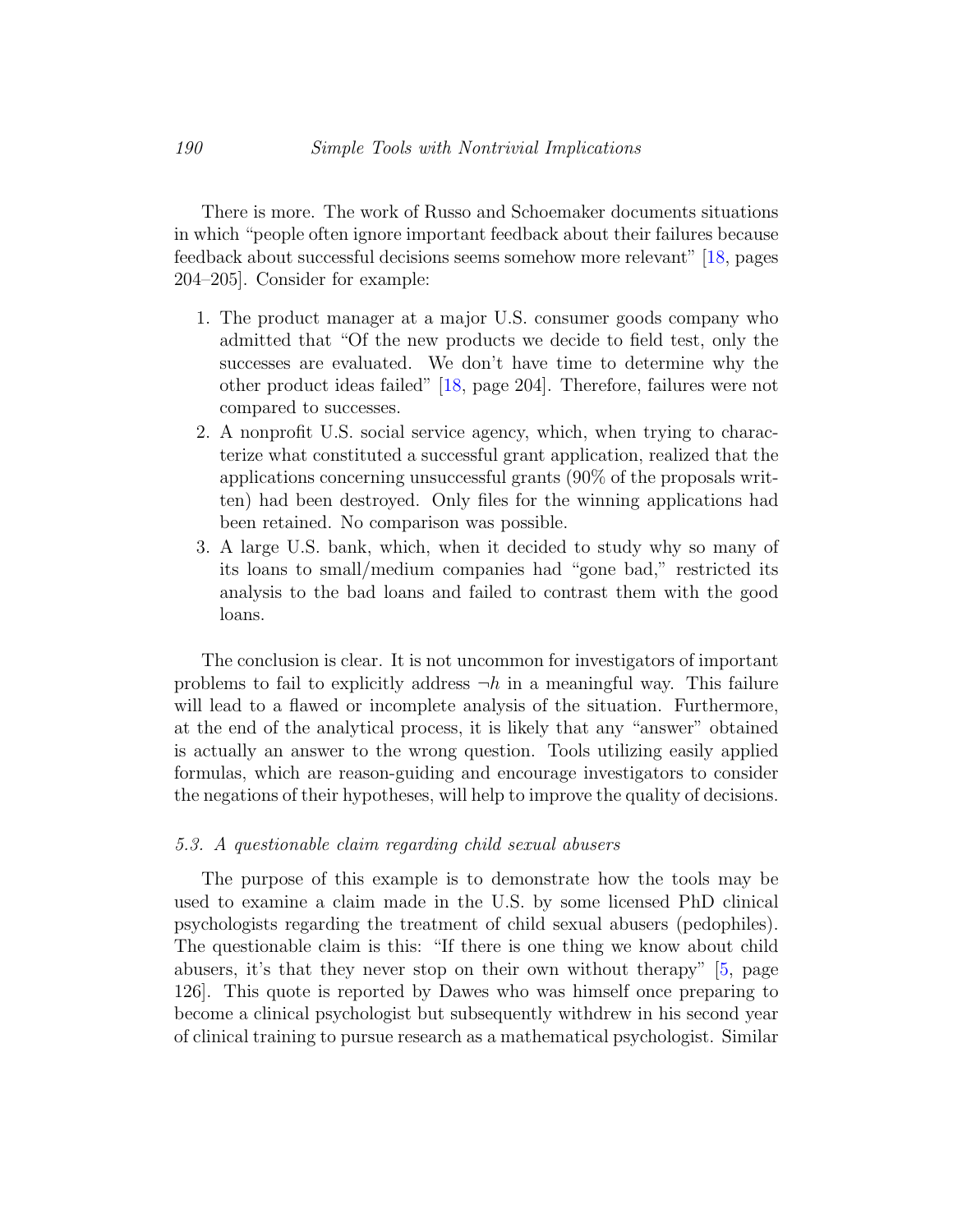quotes are found in  $[4, \text{ page } 4]$  $[4, \text{ page } 4]$  and  $[9, \text{ pages } 3-4]$  $[9, \text{ pages } 3-4]$ . The tool set can be used to demonstrate that, with high probability, clinical psychologists who make the above assertion possess merely a belief; a belief which is neither *justified* nor true.

To render the claim susceptible to analysis using the tool set, I rephrase it in the following form: "If a person has previously committed child sexual abuse, then the person will not stop unless the person undergoes psychological therapy." This may be more compactly stated as: "If the abuser does not receive therapy, then the abuser does not stop." But this statement is logically equivalent to: "If the abuser does stop, then the abuser has received therapy." So, if the abuser has stopped because of therapy, it is certainly the case that the probability of stopping is increased by the application of psychological therapy. This final reformulation implies the following probabilistic statement:

<span id="page-14-1"></span><span id="page-14-0"></span>
$$
p(\text{stop}|\text{therapy}) > p(\text{stop}).\tag{5.3}
$$

Therefore, the original claim implies that therapy increases the probability of stopping. We now test  $(5.3)$  using  $(4.1)$  from the test set. The reframed, equivalent formulation is:

$$
p(\text{therapy}|\text{-stop}) < p(\text{therapy}|\text{stop}).\tag{5.4}
$$

The strategy here is to identify abusers drawn from the populations associated with LHS and RHS and use them to create a contradiction to the inequality in [\(5.4\)](#page-14-1). This contradiction is then used to work backward, up the chain of inferences, to show that the original claim is most probably false.

Consider the set of abusers in the LHS of [\(5.4\)](#page-14-1) that do not stop abusing (¬stop). With regard to these abusers, the probability of entering therapy to mitigate abusive behavior, given that they do not stop, is probably large. The longer abusive behavior goes on (i.e., does not stop), the greater is the chance of these individuals being found out (e.g., caught in the act, accused/exposed by a growing number of abuse victims), arrested and finally forced into therapy as part of a criminal sentence or court-mandated condition of parole. The probability of entering into therapy is large.

Consider the set of abusers in the RHS of [\(5.4\)](#page-14-1) that do actually stop abusive behavior (stop) without therapy. But how can an abuser stop without therapy? Is it possible? By what mechanism could it be possible? Fortunately, this reformulation of the problem at least forces one to begin to think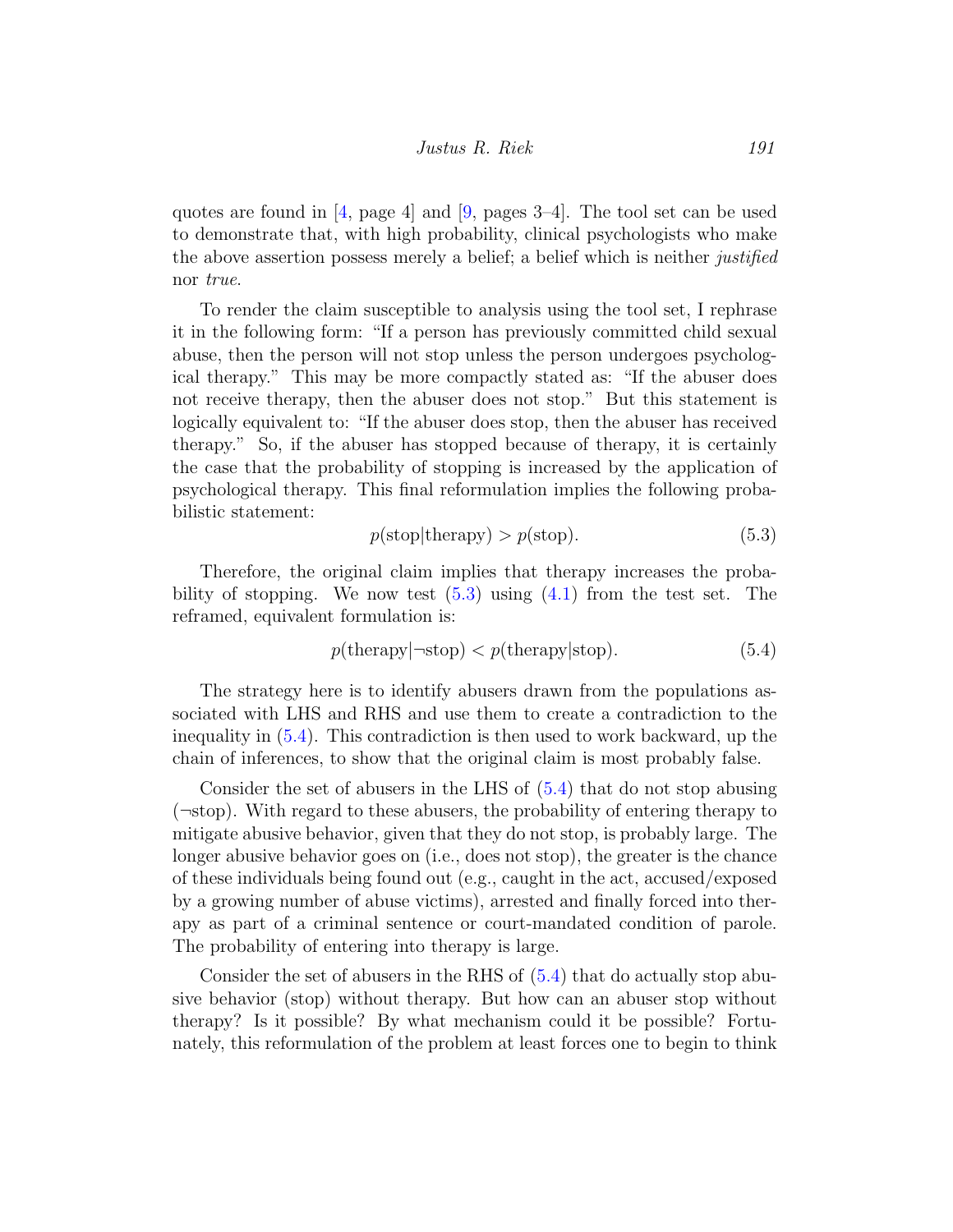about the issue. One of the possibilities that comes to mind is that, perhaps, some of the abusers have simply summoned the courage and personal discipline to quit on their own: they may have self-quit. I claim that this set of former abusers is non-empty with non-zero probability. If any reader is skeptical of the ability of a child abuser to stop without therapy (e.g., self-quit), consider the following observation. Some people do actually self-quit very serious addictions (e.g., smoking, over eating/obesity, drugs, alcoholism, etc.). Specific statistics are not so readily available, but we all know that it certainly does happen. Given this insight, it is reasonable to believe that some child sex abusers might also self-quit. Thus, the probability of some abusers stopping (self-quitting) is not zero which means that the conditional probability on the RHS of [\(5.4\)](#page-14-1) is well-defined. We next examine the magnitude of the RHS of [\(5.4\)](#page-14-1). Note that the probability of entering abuse-mitigation therapy given that these persons have stopped without therapy (e.g., self-quit) is probably small. After all, the persons in question have actually stopped the abusive behavior. Entering child-sexual-abuse-therapy voluntarily would involve admitting a history of child sexual abuse, an admission that most people would be hesitant to make, either because of personal embarrassment or for fear of being reported to the legal authorities. The probability of voluntarily entering into therapy is small.

If the reader finds the above discussion unconvincing, then consider the following minimalist example. First, select one particular individual from the population associated with LHS who is a habitual abuser (labeled HA) over a long period of time and who does not stop  $(\neg \text{stop})$  the behavior. Next, select one particular individual from RHS, who abused a child one time (labeled OT), was greatly disgusted/upset by the incident, did truly stop and never abused again (stop). Now compare the relative probabilities of each receiving therapy. Clearly, it is likely that the habitual abuser (HA) will enter therapy and more likely that the one-time abuser (OT) will not enter therapy.

The contradiction now follows. Since it is almost certain that LHS is relatively larger than RHS (most certainly true for the single pair of individuals OT and HA), the inequality in [\(5.4\)](#page-14-1) almost surely does not hold. Given this analysis, it may now be concluded: the claim in the introductory paragraph is very likely false. It is very likely true that these clinical psychologists cannot know what they claim to know.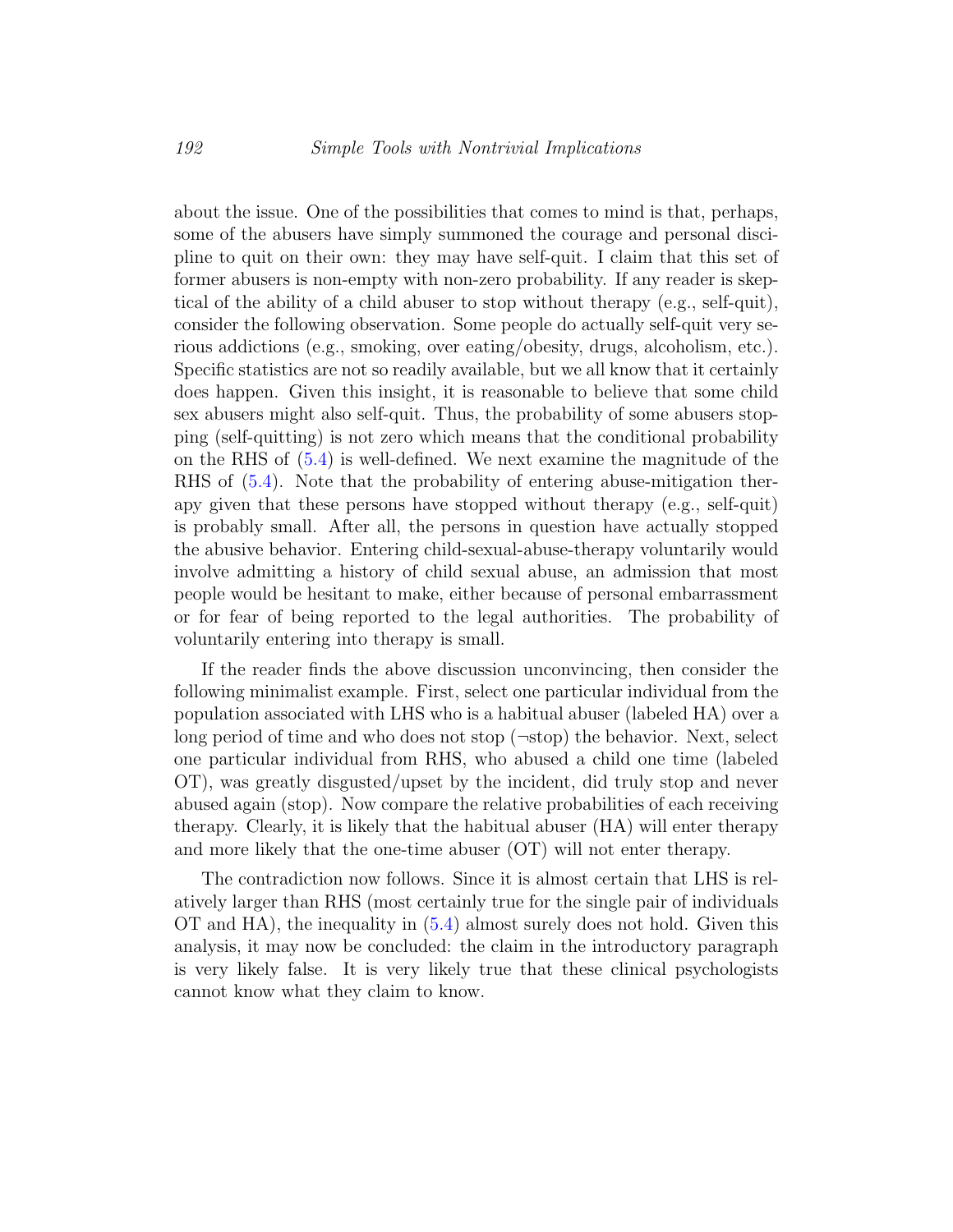#### 6. The Monty Hall Problem

The problem is patterned after a popular TV game show in the United States in which a contestant selects (but does not open) one of three closed doors, behind one of which is concealed a valuable prize. One door conceals a new automobile, while the other two doors each conceal a goat. Subsequently, the game show's host Monty Hall opens one of the two doors not selected to reveal a goat and then offers the contestant a chance to switch (1) from the door initially selected (but not yet opened) (2) to the other unopened door.

To elaborate on the detailed rules of the game, note the following. Monty knows (but does not divulge) the uniformly at random placed location of the car. If the contestant should initially happen to select the door with the car behind it, then Monty has two doors from which to uniformly at random choose when picking one to open. If the contestant should initially happen to pick one of the doors with a goat behind it, then the car is behind one of the other two doors and Monty is constrained to open the only remaining door which has a goat behind it. Finally, Monty does not open the contestant's initially selected door. It remains closed for the duration of the discussion. The question posed in the game is this: is it beneficial to accept Monty's offer to switch doors?

The Monty Hall Problem gained nationwide attention in the U.S. when it was discussed in 1990, in a popular, nationally syndicated newspaper column written by Marilyn vos Savant. For more details on this fascinating controversy, see  $[16,$  pages  $42-45]$ . In her column, vos Savant stated correctly that the high-probability choice is to accept Monty Hall's offer and switch doors. The American reading public erupted in protest! The vast majority (92%) of 10,000 letter-writing-readers (including approximately 1,000 letters from PhD scientists and mathematicians, many writing on their university department stationary) strongly disagreed. In point of fact, most of the readers were wrong, and vos Savant was correct. Interestingly, the prominent mathemati-cian Paul Erdös also rejected vos Savant's solution [\[16,](#page-22-11) page 45]. He later changed his mind only after witnessing a computer simulation of the problem in which the solution converged to vos Savant's answer.

The purpose of this example is not to provide yet-one-more contribution to the large volume of writing that has been previously directed at the Monty Hall Problem. It is, rather, to demonstrate how the tool set provides guidance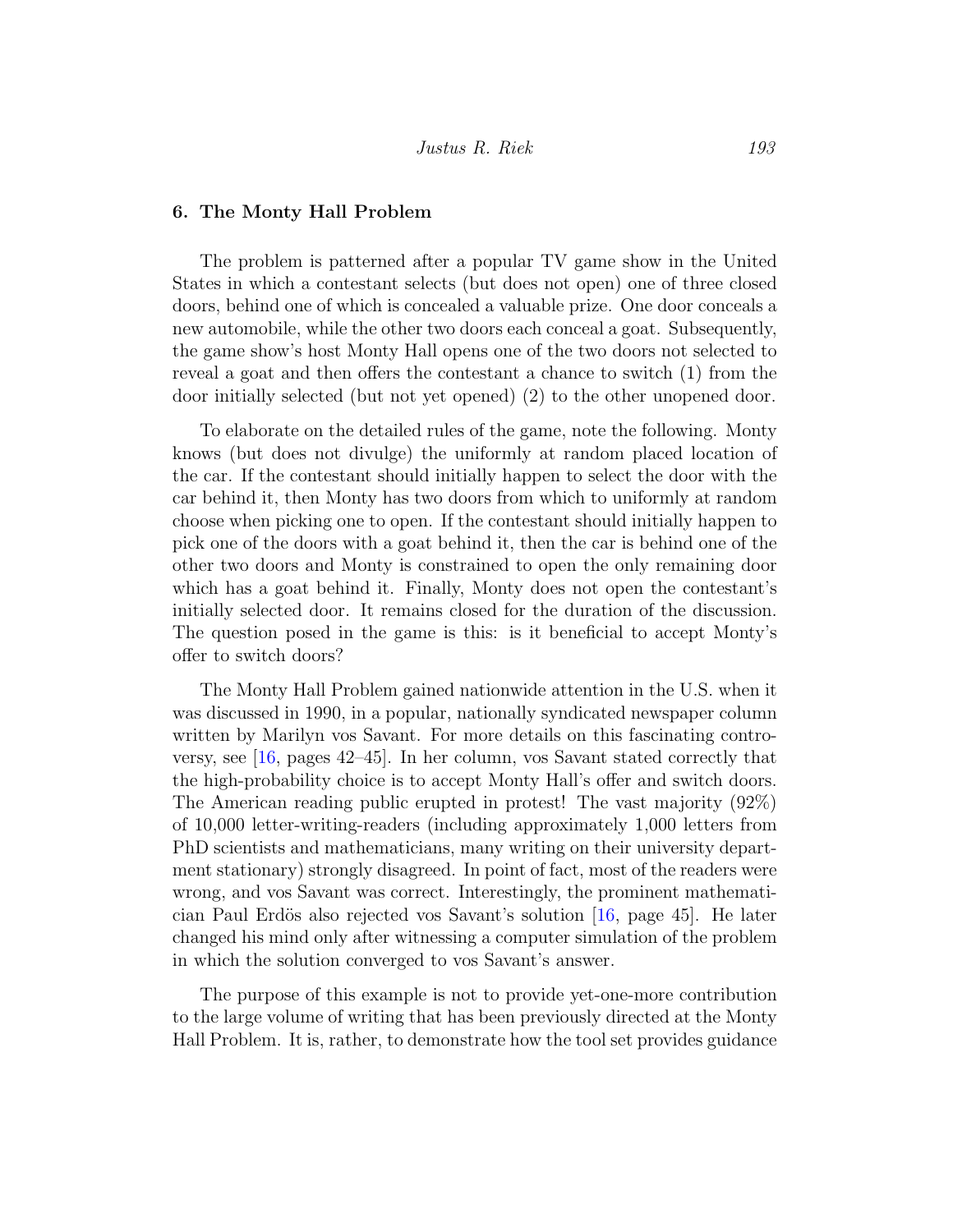in the analysis/synthesis of a problem that confounded a great many people (including many PhD scientists and a world-class mathematician). The tools can be used to (1) ask whether or not the opening of a door has changed the probability of the car being behind the door offered by Monty in trade for the one originally selected, and, if so, (2) in which direction (up or down).

I will not attempt to step through all possible combinations of contestant door choices, identity of the automobile-hiding-door, and choices of doors to be opened by Monty Hall, etc. The logic of the demonstration for one particular sequence of events translates easily to the other combinations. Therefore, without loss of generality, suppose that the doors are labeled A, B and C, that  $(1)$  the contestant initially chooses door A, and that  $(2)$  subsequently Monty opens door B or door C (call this  $MontyB$  and  $MontyC$ , respectively) to reveal a goat. Let  $A, B$  and  $C$  denote respectively the events that the car is behind door A, door B or door C. According to the ground rules, the initial probabilities for the car's location are  $p(A) = p(B) = p(C) = 1/3$ . Under the conditions stated, there are four important conditional probabilities relating to the location of the car and the door which Monty opens for the contestant. They are:

$$
p(MontyB|A) = p(MontyC|A) = 1/2,
$$
\n(6.1)

since if the car is behind door A, Monty chooses one of the other two doors uniformly at random. Similarly, it is easily seen that

$$
p(MontyB|B) = 0,\t\t(6.2)
$$

and

$$
p(MontyB|C) = 1.
$$
\n<sup>(6.3)</sup>

Again, assuming that the contestant has made an initial selection of door A, I will now formulate and answer three questions using [\(4.1\)](#page-7-0) and [\(4.3\)](#page-7-1) above.

Question 1. Does  $p(C)$  remain constant following the contestant's initial selection of door A and Monty's opening of, say, door B? Using [\(4.3\)](#page-7-1) above, this is question is written as  $p(C|MontyB) = p(C)$ ? It can be rewritten equivalently as the following question,

$$
p(MontyB|\neg C) = p(MontyB|C)?
$$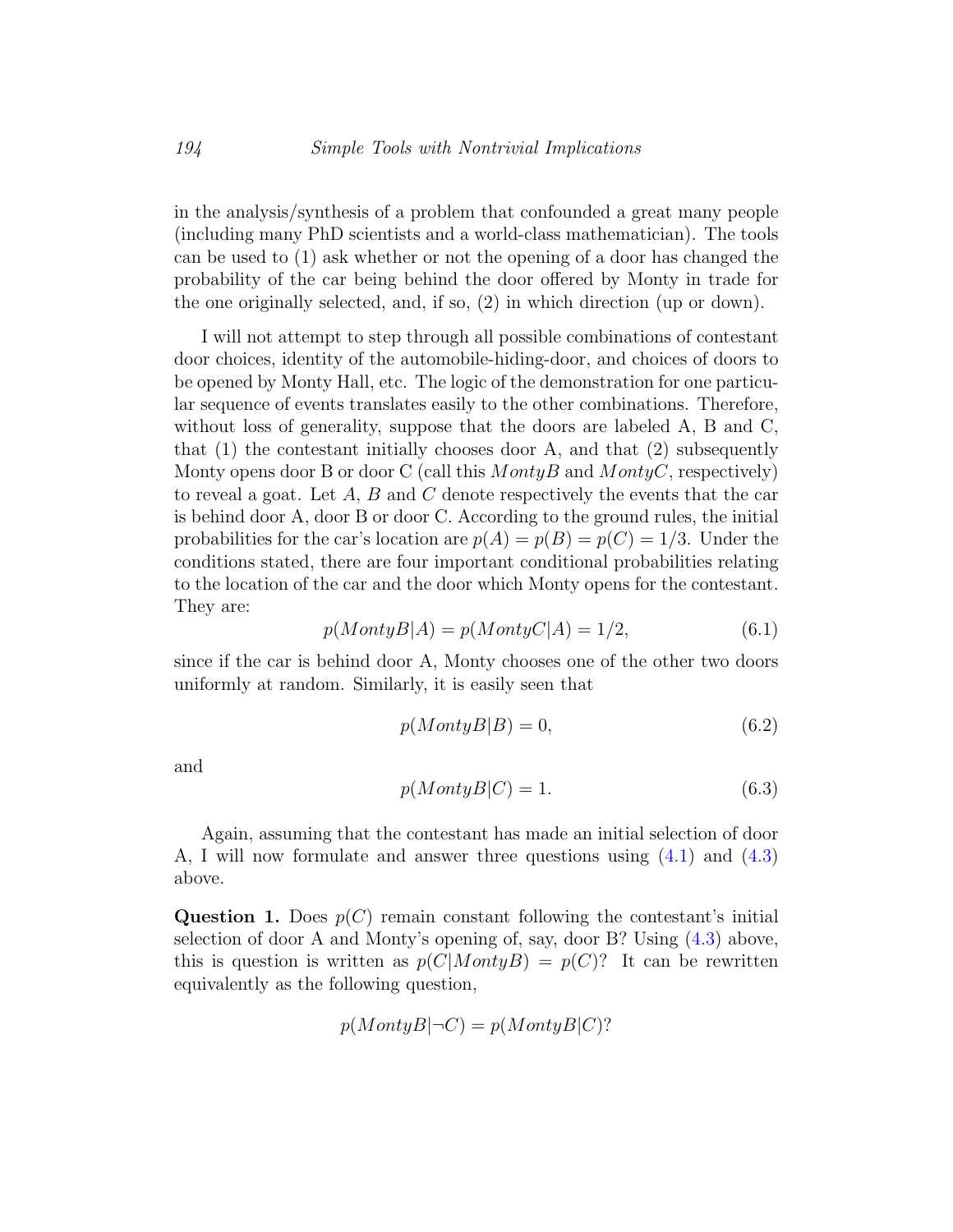The question is now seen to be, does the right hand side equal the left hand side? Note  $p(MontyB|C) = 1$ : if the car is behind door C and the player picks door A then Monty has no choice but to open door B. The value of  $p(MontyB|\neg C)$  is 1/4. Given the car is not behind door C it is equally likely to be behind doors A and B. If it is behind door B (with probability 1/2), then Monty does not open door B. If it is behind door A (with probability  $1/2$ ) then Monty opens door B with probability  $1/2$ , giving a left hand side of  $(1/2)(1/2) = 1/4$ . Since the right hand side does not equal the left hand side, equality does not hold and  $p(C|MontyB)$  does not remain constant after Monty opens door B. Its value changes.

**Question 2.** Does  $p(C|MontyB)$  increase in value? Using [\(4.1\)](#page-7-0) above, this can be written as  $p(C|MontyB) > p(C)$ ? The equivalently formulated question becomes: is  $p(MontyB|\neg C) < p(MontyB|C)$ ? Using a calculation analogous to Question 1, one computes that  $p(MontyB|\neg C) = 1/4$  while  $p(MontyB|C) = 1$ , so the inequality holds. Following the opening of door B by Monty,  $p(C|MontyB)$  does actually increase in value.

**Question 3.** Does  $p(A|MontyB)$  remain constant? That is, does the probability that the car is behind the originally selected door A remain constant given that Monty opens door B? Analogously, using [\(4.3\)](#page-7-1) above, one finds that  $p(MontyB|\neg A) = p(MontyB|A) = 1/2$  and equality holds. The probability of the car being behind door A has not changed.

To summarize, originally  $p(C) = 1/3$ , but opening a door increased its value to some unknown quantity. Originally,  $p(A) = 1/3$  and opening a door has not changed its value. Since  $p(C|MontyB)$  is the only remaining unknown, it can be concluded that the updated probabilities are  $p(A|MontyB) = 1/3$  and  $p(C|MontyB) = 2/3$ . The high probability choice is to switch. This is the solution originally given by Marilyn vos Savant and the demonstration is complete.

Note that an interesting consequence of the above question/answer process is the realization that the tool set is capable of functioning as a probability calculation engine. Within a "small" finite system in which some numerical probability values are known, the equivalent formulations on the right sides of  $(4.1)$ ,  $(4.2)$ , and  $(4.3)$  may be helpful in calculating some unknown probabilities.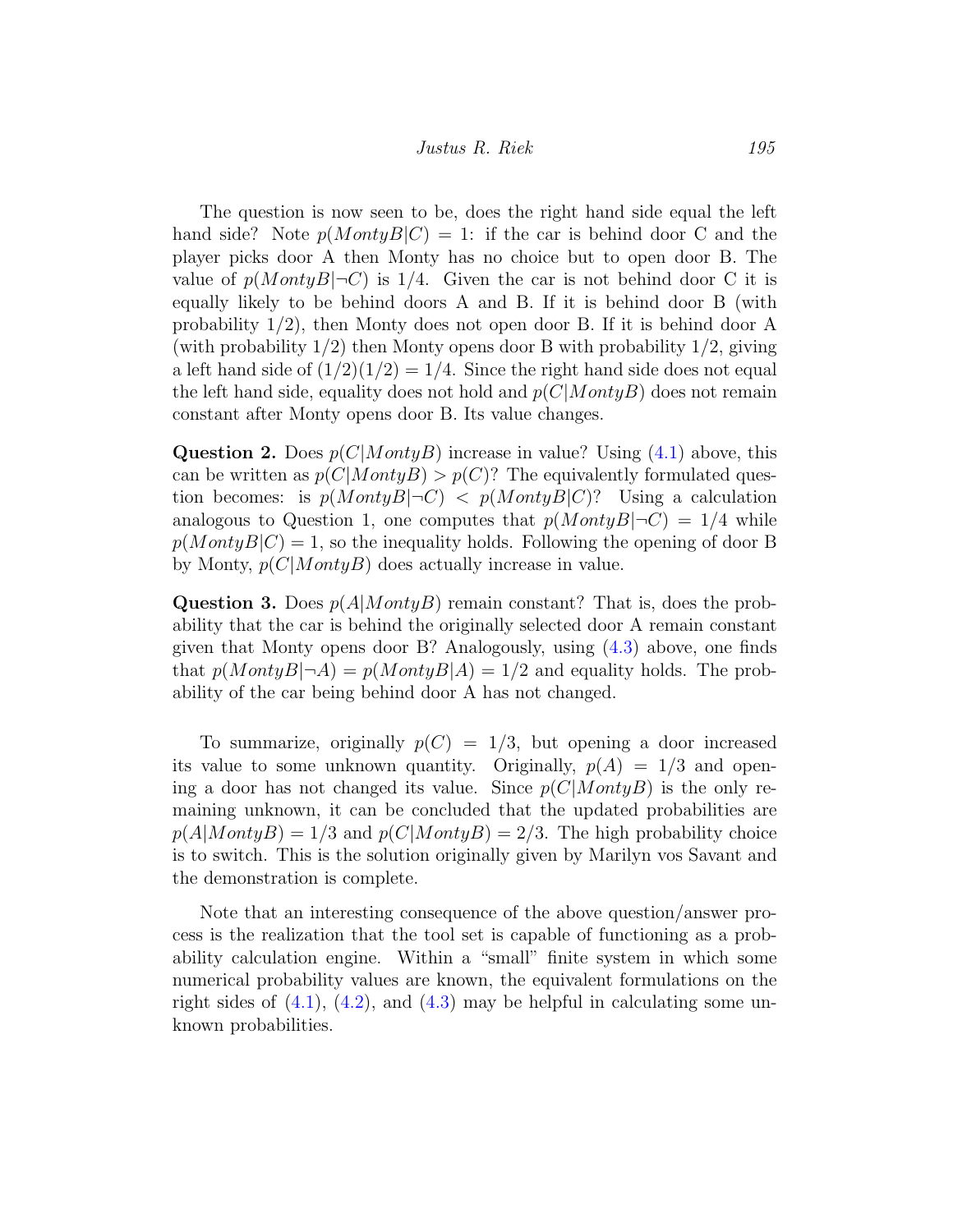The process demonstrated here can also be adapted to two other famous problems which are closely related to the Monty Hall Problem. They are the (1) Three Prisoners Problem and (2) Bertrand's Box Paradox.

#### 7. Final Comments on the Utility of the Tool Set

It may be claimed by some readers that the usefulness of the tool set championed in this paper is diminished by the prior existence of other tools, techniques, and processes. For example, the process of Inference to the Best Explanation (IBE) certainly urges one to consider alternative explanations for the observed evidence. Similarly, consideration of  $\neg h$  in the form of a null hypothesis in statistical hypothesis testing involving, say, Fisher's famous lady-tasting-tea thought experiment, has been routine since the mid  $20<sup>th</sup>$ century. Finally, one might implement a full, formal Bayesian analysis of a hypothesis-evidence relationship (using the odds-ratio form) requiring the estimation of prior numerical probabilities and likelihood ratios in order to arrive at estimates of a posterior probability.

These and other approaches exist, but I think that they are comparatively more elaborate or less straightforward and difficult to use when stood next to the simple, reason-guiding tool set of Section [4.](#page-6-0) The beauty of the tools lies in their ease-of-use. Rather than merely urging one to "consider alternative explanations", they offer an explicit formula which says "plug in the information and try to assess the relative magnitudes of the resulting conditional probabilities." Remember, in the absence of concrete, numerical probability information, use of the tools relies on comparative magnitude assessment (using an ordinal scale) rather than the computation of explicit probability values (on a ratio scale). In fact, the tool set requires no estimation of prior or numerical probabilities of any kind. It merely requires that the user input parameter information (e.g., "the person is guilty," "the person has confessed," "the abuser does not stop," etc.) and then let a formula produce conditional probability statements. The tools do not merely suggest, in a general and non-specific way, that one should "consider alternative explanations", but instead mandate that one should form  $\neg h$  and see what effect it has on the comparative magnitudes of the resulting conditional probabilities. The tools reframe a problem. They introduce a new and different view of the problem which frequently produces insight.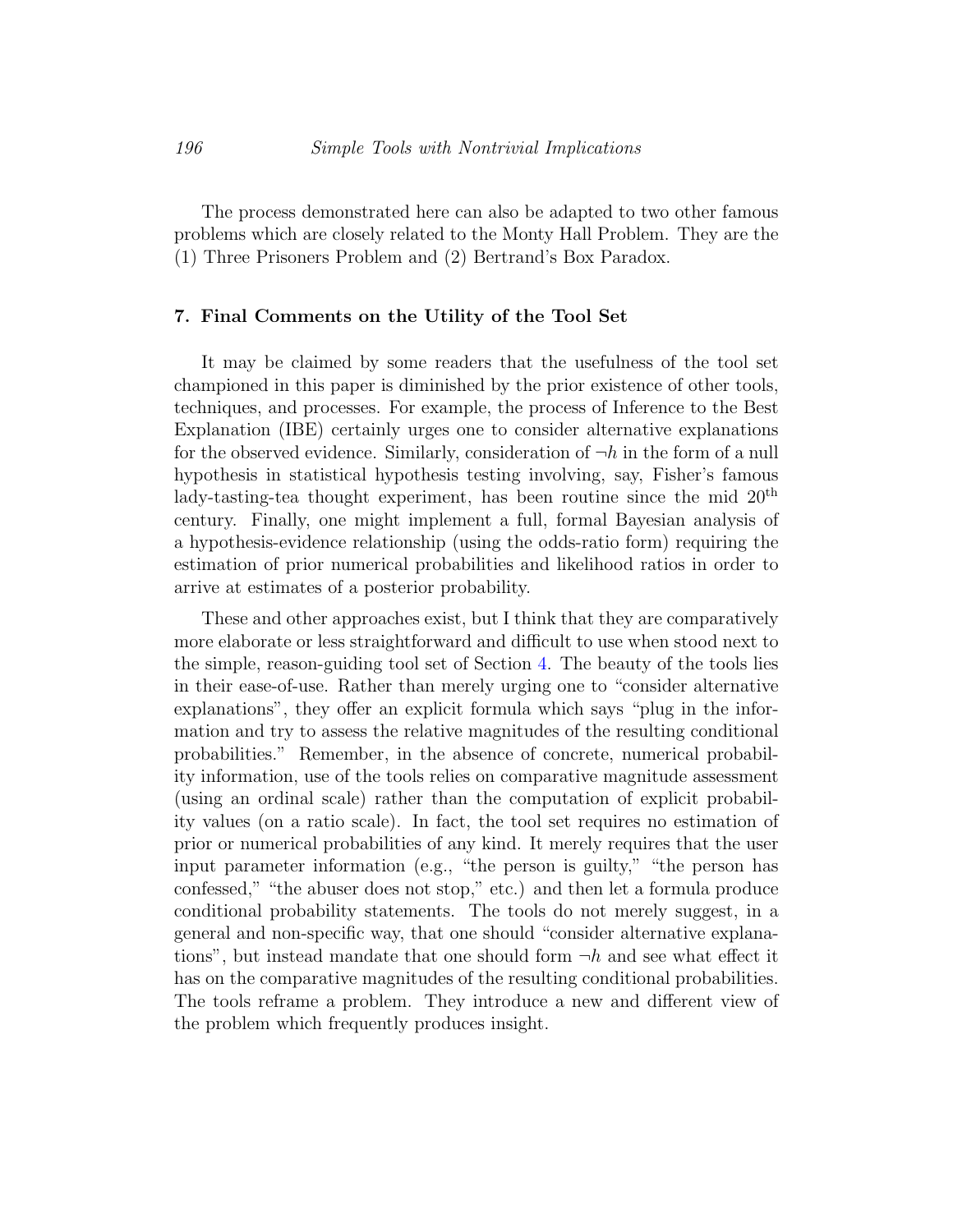The technical preparation required to use the tools is not large. Of course, one needs to understand the elements of probability theory and how to formulate and read conditional probability statements. However, I believe that, for example, typical university students can probably be "up and running" with test problems and conjectures using the tool set while other students are still struggling with the complexities of the word "statistical" involved in statistical hypothesis testing. Both the (1) ease-of-use and (2) power of the tools are perfectly mirrored in Matthews' original legal example. Most any person can probably understand (and, moreover, agree with) the unexpected legal conclusion, that a suspect from the not-guilty population might be highly suggestive and compliant, and therefore might be more likely to confess than a guilty suspect. Moreover, in the hands of subject matter experts in other fields of inquiry, use of the tools may prove even more powerful. Such experts would possess an understanding of additional underlying issues and their subtle relationships. This broader and deeper understanding might result in surprising insight when the domain specialists are led to contrast and compare the conditional probabilities created by use of the tools.

If readers are still unconvinced, then consider using the tool set as a screening device. Use it for preliminary evaluation of hypothesis-evidence relationships and then move on to more complex techniques depending on the outcome.

#### 8. Conclusion

Motivated by the reading of the paper by Matthews, this paper has investigated the situation in which an individual evaluates a solitary hypothesisevidence relationship. Further motivated by the reason-guiding analytical process demonstrated in Matthews' work, it has concentrated on a set of three simple analytical tools which are straightforward consequences of the historically standard definitions of Bayesian hypothesis confirmation. Simple does not mean trivial. Each member of the tool set involves a binary relation between two conditional probability statements, one of which always includes  $\neg h$ . The tool set is applicable to any candidate hypothesis-evidence relationship in which the equivalently formulated conditional probabilities are not ill-defined. This collection of candidate problems is large.

The tools are not difficult to apply. At this point in the paper, five major examples have been presented to illustrate their useful (practical) application.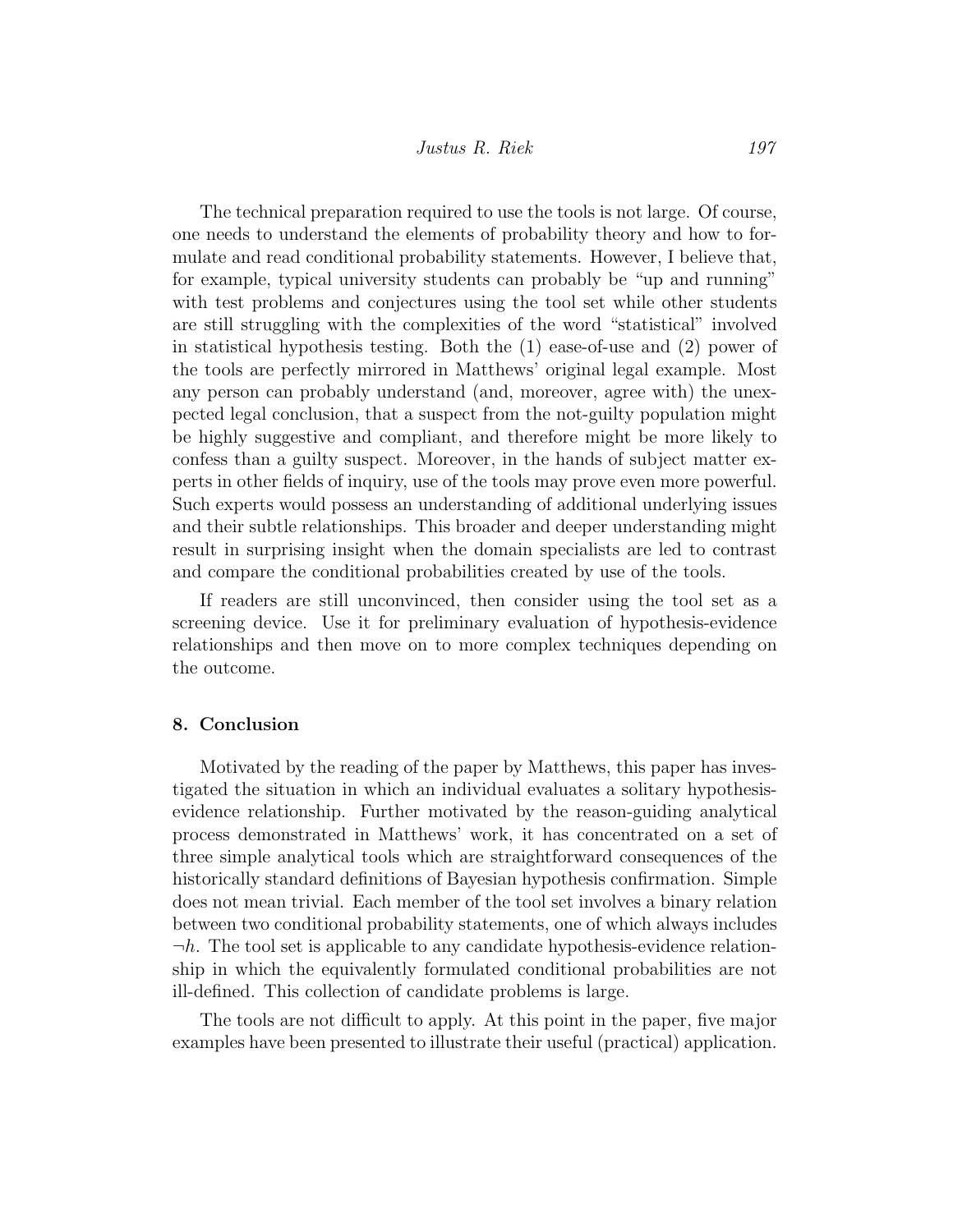They are the analysis and solution of the Monty Hall Problem, criticism of a questionable claim involving child sexual abusers, analysis of the NASA disaster, solving of Wason's card problem, and the Interrogator's Fallacy itself. The demonstrated ability of the tools to conform to the natural process of analysis and synthesis for these problems is sufficient to hypothesize their practical utility for solving a wide range of other problems. Even in situations where the tools may not lead to an explicit solution of a specific problem, the effort to apply them may reframe an issue and produce insight. In either case, they will have proven themselves to be of value. Their application would appear to constitute a formula-based, solution-guiding contribution to information assessment and problem solving which can help people to reason more effectively.

#### References

- <span id="page-21-0"></span>[1] Michael A. Bishop, M. and J. D. Trout, Epistemology and the Psychology of Human Judgment, Oxford University Press, New York NY, 2005.
- <span id="page-21-1"></span>[2] Emile Borel,  $(1924)$  " $\AA$  propos d'un traité de probabilities," Revue Philosophique, Volume 98: pages 321–336. Tr. in H. E. Kyburg and H. E. Smokler, eds., Studies in Subjective Probability, John Wiley, New York, NY, 1964.
- <span id="page-21-4"></span>[3] Robyn M. Dawes, (1975) "The mind, the model and the task," Volume 1, pages 119-129, in F. Restle, et al., eds., Cognitive Theory, Lawrence Erlbaum, Hillsdale NJ.
- <span id="page-21-3"></span>[4] Robyn M. Dawes, Rational Choice in an Uncertain World, Harcourt, New York NY, 1988.
- <span id="page-21-6"></span>[5] Robyn M. Dawes, House of Cards: Psychology and Psychotherapy Built on Myth, The Free Press, New York NY, 1996.
- <span id="page-21-5"></span>[6] Robyn M. Dawes, Everyday Irrationality, Westview Press, Oxford, 2001.
- <span id="page-21-2"></span>[7] Bruno de Finetti, (1937) "La prévision: ses lois logiques, ses sources subjectives," Annales de l'Institut Henri Poincaré, Volume 7, pages 1– 68. Tr. in H. E. Kyburg and H. E. Smokler, eds., Studies in Subjective Probability, John Wiley, New York NY, 1964.